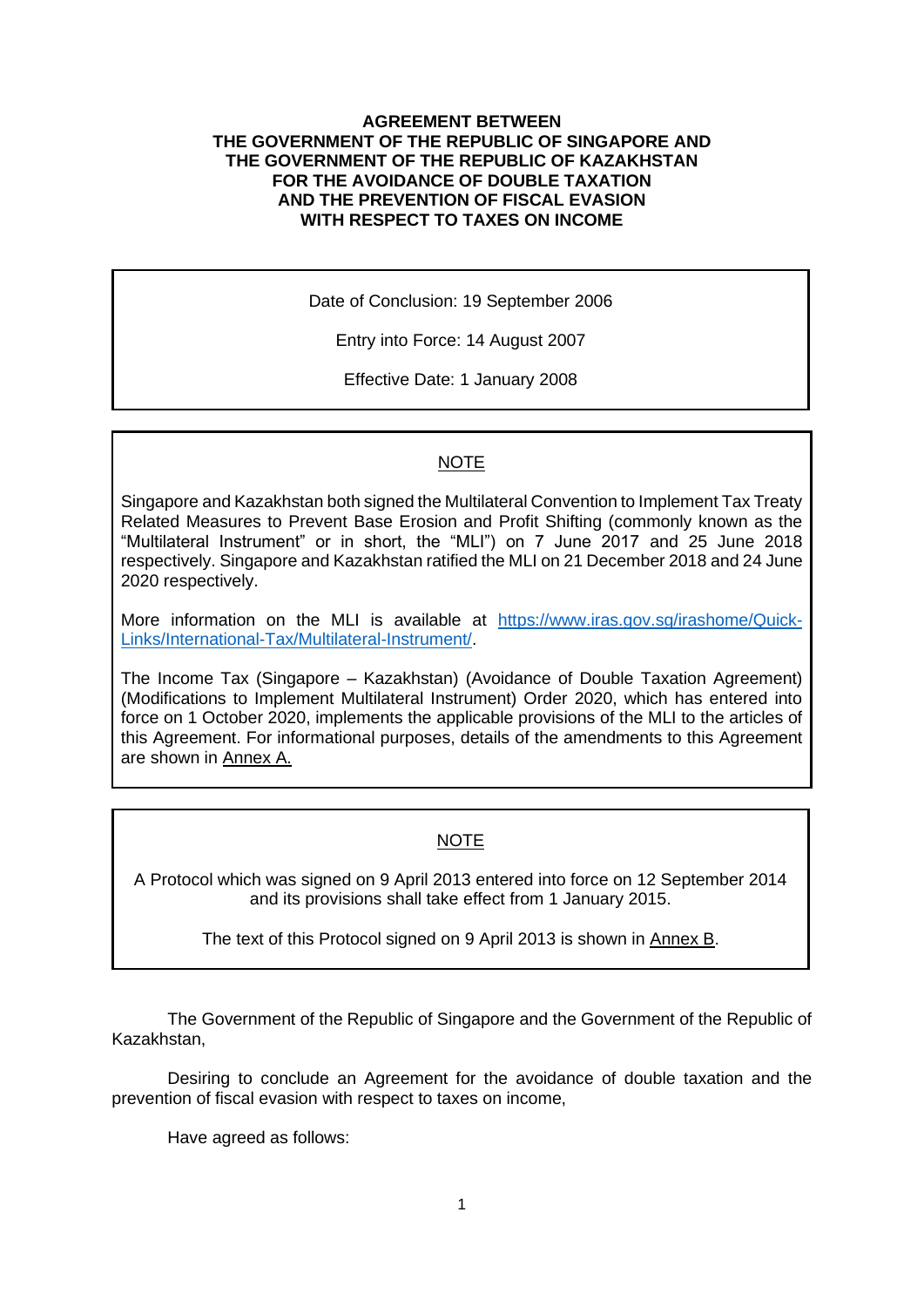#### **Article 1 - PERSONAL SCOPE**

This Agreement shall apply to persons who are residents of one or both of the Contracting States.

## **Article 2 - TAXES COVERED**

- 1. This Agreement shall apply to taxes on income imposed on behalf of a Contracting State or of its administrative subdivisions or local authorities, irrespective of the manner in which they are levied.
- 2. There shall be regarded as taxes on income all taxes imposed on total income, or on elements of income, including taxes on gains from the alienation of movable or immovable property.
- 3. The existing taxes to which this Agreement shall apply are in particular:
	- (a) in Kazakhstan:
		- the corporate income tax
		- the individual income tax

(hereinafter referred to as "Kazakhstan tax");

- (b) in Singapore:
	- the income tax

(hereinafter referred to as "Singapore tax").

4. The Agreement shall apply also to any identical or substantially similar taxes which are imposed after the date of entry into force of the Agreement in addition to, or in place of, the existing taxes. The competent authorities of the Contracting States shall notify each other of any significant changes which have been made in their respective taxation laws.

## **Article 3 - GENERAL DEFINITIONS**

- 1. For the purposes of this Agreement, unless the context otherwise requires:
	- (a) the term "Kazakhstan" means the Republic of Kazakhstan, and when used in a geographical sense, the term "Kazakhstan" includes the territorial waters of Kazakhstan and any area outside the territorial waters, where, in accordance with the international law, Kazakhstan exercises or may hereafter exercise rights with respect to the sea-bed, sub-soil and their natural resources, and in which the laws relating to the Kazakhstan tax are applicable;
	- (b) the term "Singapore" means the Republic of Singapore and when used in a geographical sense, the term "Singapore" includes the territorial waters of Singapore and any area extending beyond the limits of the territorial waters of Singapore, and the sea-bed and subsoil of any such area, which has been or may hereafter be designated under the laws of Singapore and in accordance with international law as an area over which Singapore has sovereign rights for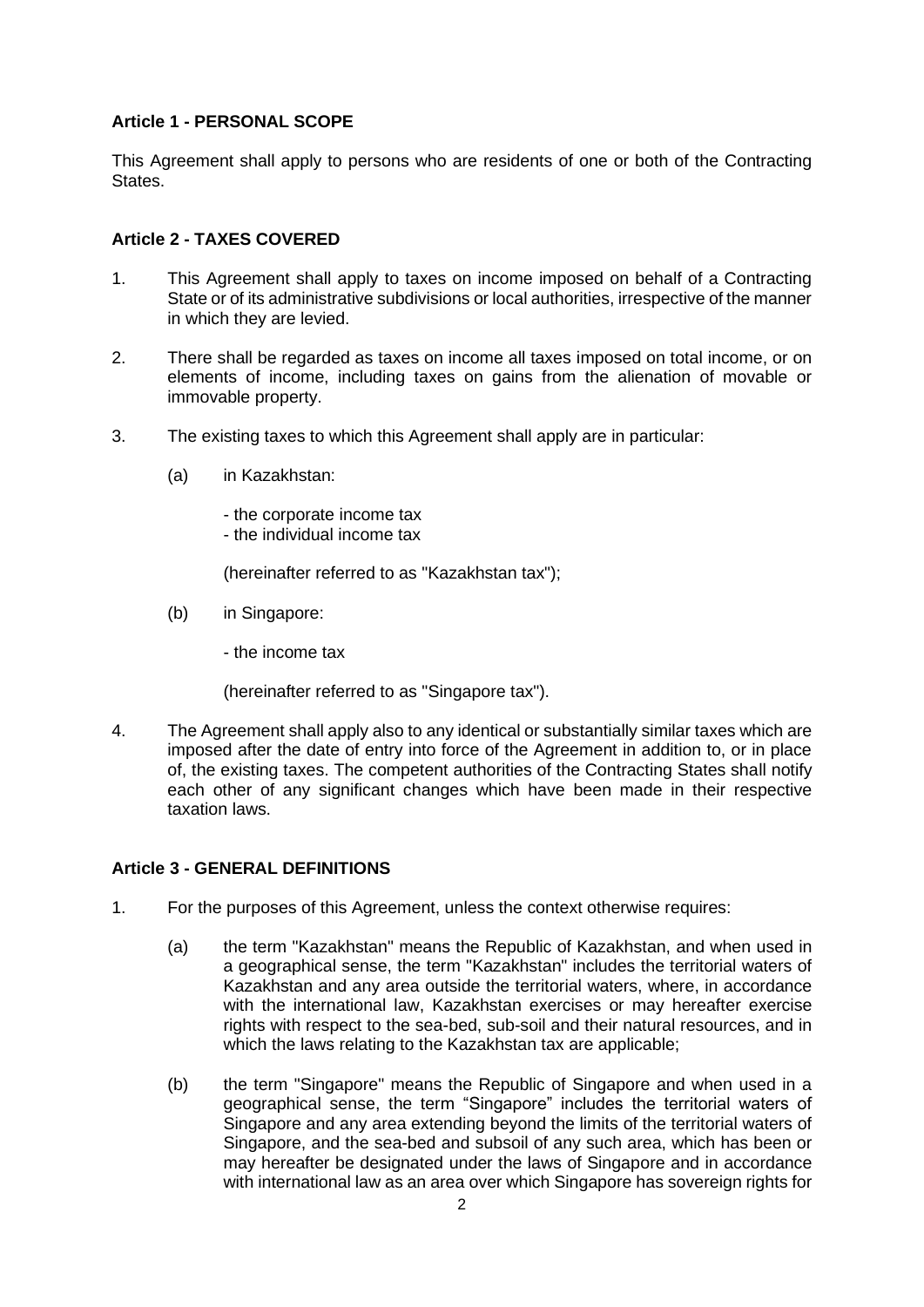the purposes of exploring and exploiting the natural resources, whether living or non-living;

- (c) the terms "a Contracting State" and "the other Contracting State" mean Kazakhstan or Singapore as the context requires;
- (d) the term "person" includes an individual, a company and any other body of persons;
- (e) the term "company" means any body corporate or any other entity which is treated as a body corporate for tax purposes;
- (f) the terms "enterprise of a Contracting State" and "enterprise of the other Contracting State" mean respectively an enterprise carried on by a resident of a Contracting State and an enterprise carried on by a resident of the other Contracting State;
- (g) the term "international traffic" means any transport by a ship or aircraft operated by an enterprise of a Contracting State, except when the ship or aircraft is operated solely between places in the other Contracting State;
- (h) the term "national" means any individual possessing the nationality of a Contracting State or any legal person, partnership or association deriving its status as such from the laws in force in a Contracting State;
- (i) the term "competent authority" means:
	- (i) in the case of Kazakhstan, the Ministry of Finance or its authorised representative;
	- (ii) in the case of Singapore, the Minister for Finance or his authorised representative.
- 2. As regards the application of this Agreement at any time by a Contracting State any term not defined therein shall, unless the context otherwise requires, have the meaning which it has at that time under the law of that State concerning the taxes to which the Agreement applies, any meaning under the applicable tax laws of that State prevailing over a meaning given to the term under other laws of that State.

## **Article 4 - RESIDENT**

- 1. For the purposes of this Agreement, the term "resident of a Contracting State" means any person who, under the laws of that State, is liable to tax therein by reason of his domicile, residence, place of management, place of incorporation, or any other criterion of a similar nature.
- 2. Where by reason of the provisions of paragraph 1 an individual is a resident of both Contracting States, then his status shall be determined as follows:
	- (a) he shall be deemed to be a resident of the State in which he has a permanent home available to him; if he has a permanent home available to him in both States, he shall be deemed to be a resident of the State with which his personal and economic relations are closer (centre of vital interests);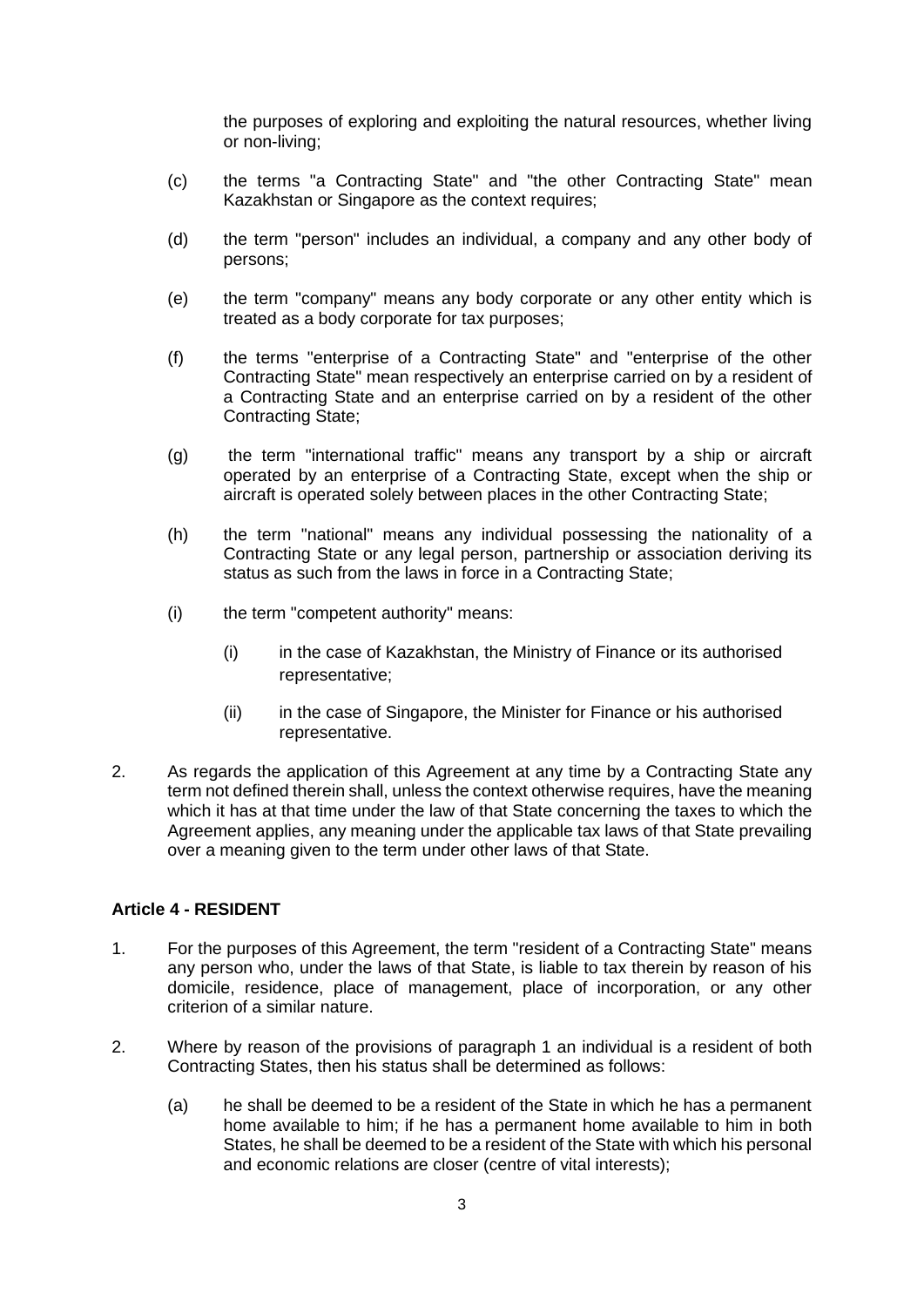- (b) if the State in which he has his centre of vital interests cannot be determined, or if he has not a permanent home available to him in either State, he shall be deemed to be a resident of the State in which he has an habitual abode;
- (c) if he has an habitual abode in both States or in neither of them, he shall be deemed to be a resident of the State of which he is a national;
- (d) if his status cannot be determined by reason of subparagraphs (a) (c) of this paragraph, the competent authorities of the Contracting States shall settle the question by mutual agreement.
- 3. Where by reason of the provisions of paragraph 1 a person other than an individual is a resident of both Contracting States, then it shall be deemed to be a resident of the State in which its place of effective management is situated. If its place of effective management cannot be determined, the competent authorities of the Contracting States shall settle the question by mutual agreement.

#### **Article 5 - PERMANENT ESTABLISHMENT**

- 1. For the purposes of this Agreement, the term "permanent establishment" means a fixed place of business through which the business of an enterprise is wholly or partly carried on.
- 2. The term "permanent establishment" includes especially:
	- (a) a place of management;
	- (b) a branch;
	- (c) an office;
	- (d) a factory;
	- (e) a workshop;
	- (f) a mine, an oil or gas well, a quarry or any other place of extraction of natural resources.
- 3. The term "permanent establishment" also includes:
	- (a) a building site, a construction, installation or assembly project, or supervisory services connected therewith, but only if such site or project lasts for more than 12 months, or such services continue for more than 12 months;
	- (b) an installation or structure used for the exploration of natural resources, or supervisory services connected therewith, or a drilling rig or ship used for the exploration of natural resources, but only if such use lasts for more than 9 months, or such services continue for more than 9 months;
	- (c) the furnishing of services, including consultancy services, by an enterprise of a Contracting State through employees or other personnel engaged by the enterprise for such purpose, but only where activities of that nature continue (for the same or a connected project) within the other Contracting State for more than 9 months.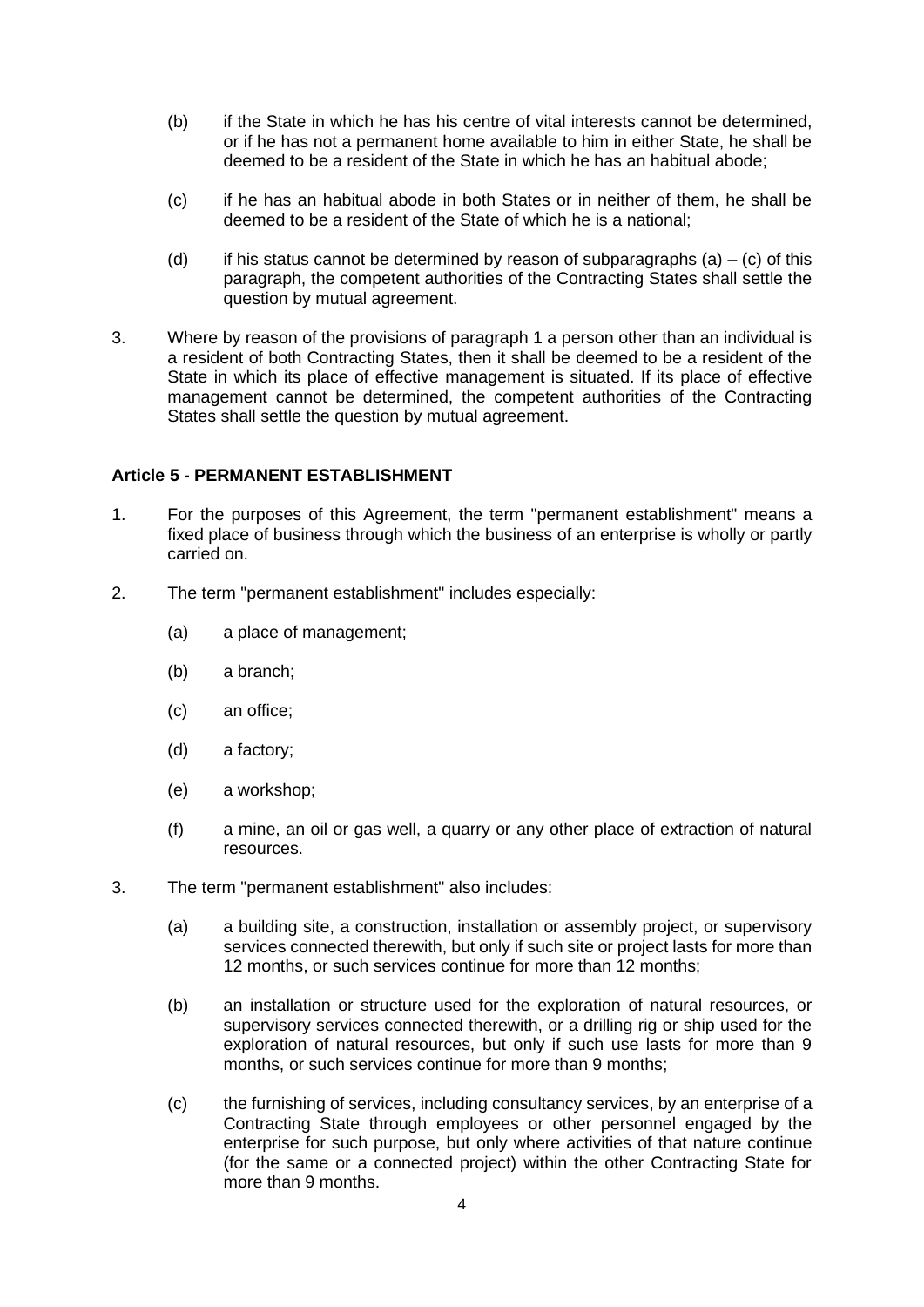- 4. Notwithstanding the preceding provisions of this Article, the term "permanent establishment" shall be deemed not to include:
	- (a) the use of facilities solely for the purpose of storage, display or delivery of goods or merchandise belonging to the enterprise;
	- (b) the maintenance of a stock of goods or merchandise belonging to the enterprise solely for the purpose of storage, display or delivery;
	- (c) the maintenance of a stock of goods or merchandise belonging to the enterprise solely for the purpose of processing by another enterprise;
	- (d) the maintenance of a fixed place of business solely for the purpose of purchasing goods or merchandise or of collecting information, for the enterprise;
	- (e) the maintenance of a fixed place of business solely for the purpose of carrying on, for the enterprise, any other activity of a preparatory or auxiliary character;
	- (f) the maintenance of a fixed place of business solely for any combination of activities mentioned in sub-paragraphs (a) to (e), provided that the overall activity of the fixed place of business resulting from this combination is of a preparatory or auxiliary character.
- 5. Notwithstanding the provisions of paragraphs 1 and 2, where a person other than an agent of an independent status to whom paragraph 6 applies - is acting on behalf of an enterprise and has, and habitually exercises, in a Contracting State an authority to conclude contracts in the name of the enterprise, that enterprise shall be deemed to have a permanent establishment in that State in respect of any activities which that person undertakes for the enterprise, unless the activities of such person are limited to those mentioned in paragraph 4 which, if exercised through a fixed place of business, would not make this fixed place of business a permanent establishment under the provisions of that paragraph.
- 6. An enterprise shall not be deemed to have a permanent establishment in a Contracting State merely because it carries on business in that State through a broker, general commission agent or any other agent of an independent status, provided that such persons are acting in the ordinary course of their business.
- 7. The fact that a company which is a resident of a Contracting State controls or is controlled by a company which is a resident of the other Contracting State, or which carries on business in that other State (whether through a permanent establishment or otherwise), shall not of itself constitute either company a permanent establishment of the other.

## **Article 6 - INCOME FROM IMMOVABLE PROPERTY**

- 1. Income derived by a resident of a Contracting State from immovable property (including income from agriculture or forestry) situated in the other Contracting State may be taxed in that other State.
- 2. The term "immovable property" shall have the meaning which it has under the law of the Contracting State in which the property in question is situated. The term shall in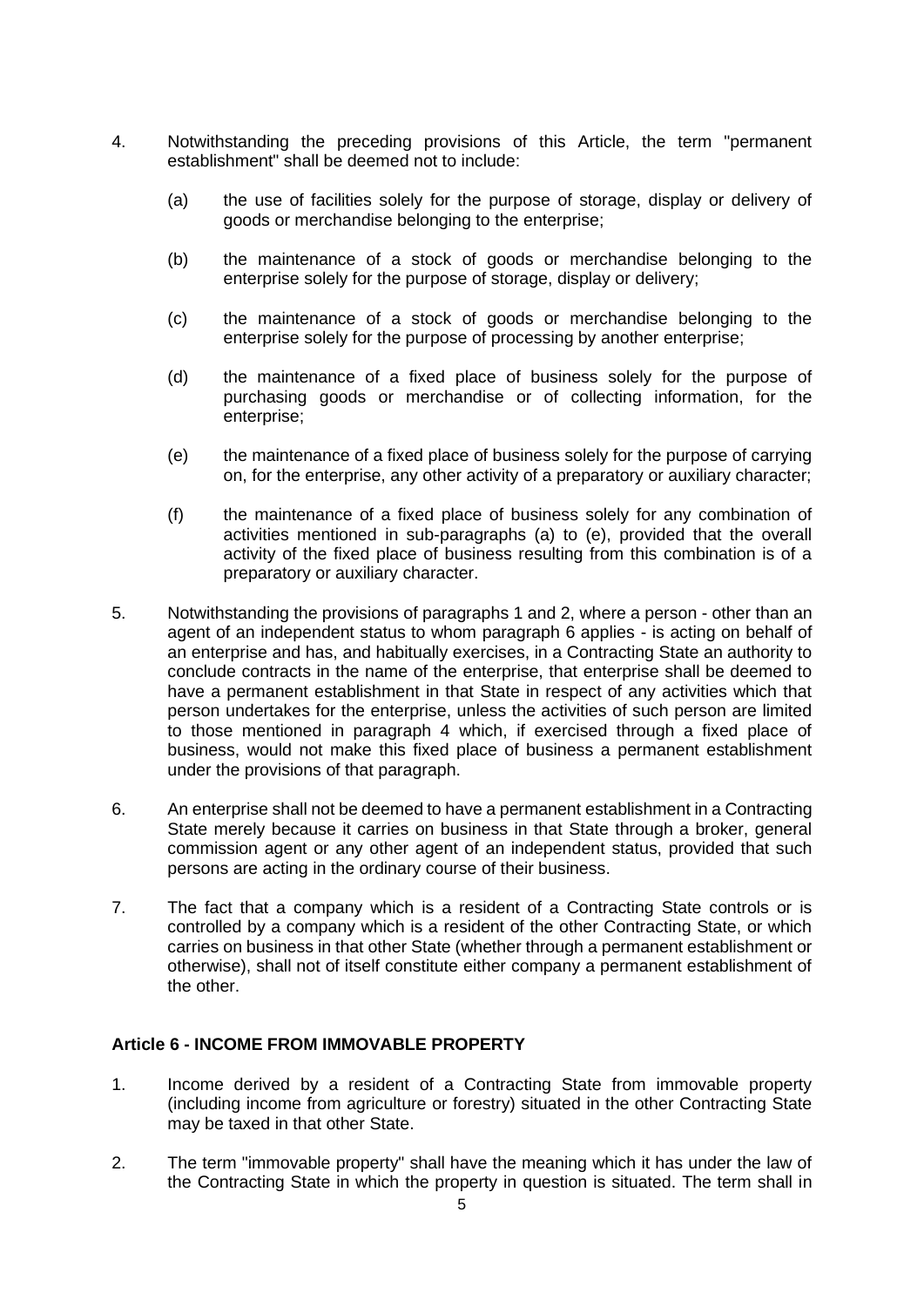any case include property accessory to immovable property, livestock and equipment used in agriculture and forestry, rights to which the provisions of general law respecting landed property apply, usufruct of immovable property and rights to variable or fixed payments as consideration for the working of, or the right to work, mineral deposits, sources and other natural resources; ships and aircraft shall not be regarded as immovable property.

- 3. The provisions of paragraph 1 shall apply to income derived from the direct use, letting, or use in any other form of immovable property.
- 4. The provisions of paragraphs 1 and 3 shall also apply to the income from immovable property of an enterprise and to income from immovable property used for the performance of independent personal services.

## **ARTICLE 7 - BUSINESS PROFITS**

- 1. The profits of an enterprise of a Contracting State shall be taxable only in that State unless the enterprise carries on business in the other Contracting State through a permanent establishment situated therein. If the enterprise carries on business as aforesaid, the profits of the enterprise may be taxed in the other State but only so much of them as is attributable to that permanent establishment.
- 2. Subject to the provisions of paragraph 3, where an enterprise of a Contracting State carries on business in the other Contracting State through a permanent establishment situated therein, there shall in each Contracting State be attributed to that permanent establishment the profits which it might be expected to make if it were a distinct and separate enterprise engaged in the same or similar activities under the same or similar conditions and dealing wholly independently with the enterprise of which it is a permanent establishment.
- 3. In determining the profits of a permanent establishment, there shall be allowed as deductions those expenses, including executive and general administrative expenses, which would be deductible if the permanent establishment were an independent enterprise, insofar as they are reasonably allocable to the permanent establishment, whether incurred in the Contracting State in which the permanent establishment is situated or elsewhere.
- 4. No profits shall be attributed to a permanent establishment by reason of the mere purchase by that permanent establishment of goods or merchandise for the enterprise.
- 5. For the purposes of the preceding paragraphs, the profits to be attributed to the permanent establishment shall be determined by the same method year by year unless there is good and sufficient reason to the contrary.
- 6. Where profits include items of income which are dealt with separately in other Articles, then the provisions of those Articles shall not be affected by the provisions of this Article.

## **Article 8 - SHIPPING AND AIR TRANSPORT**

1. Profits derived by a resident of a Contracting State from the operation of ships or aircraft in international traffic shall be taxable only in that State.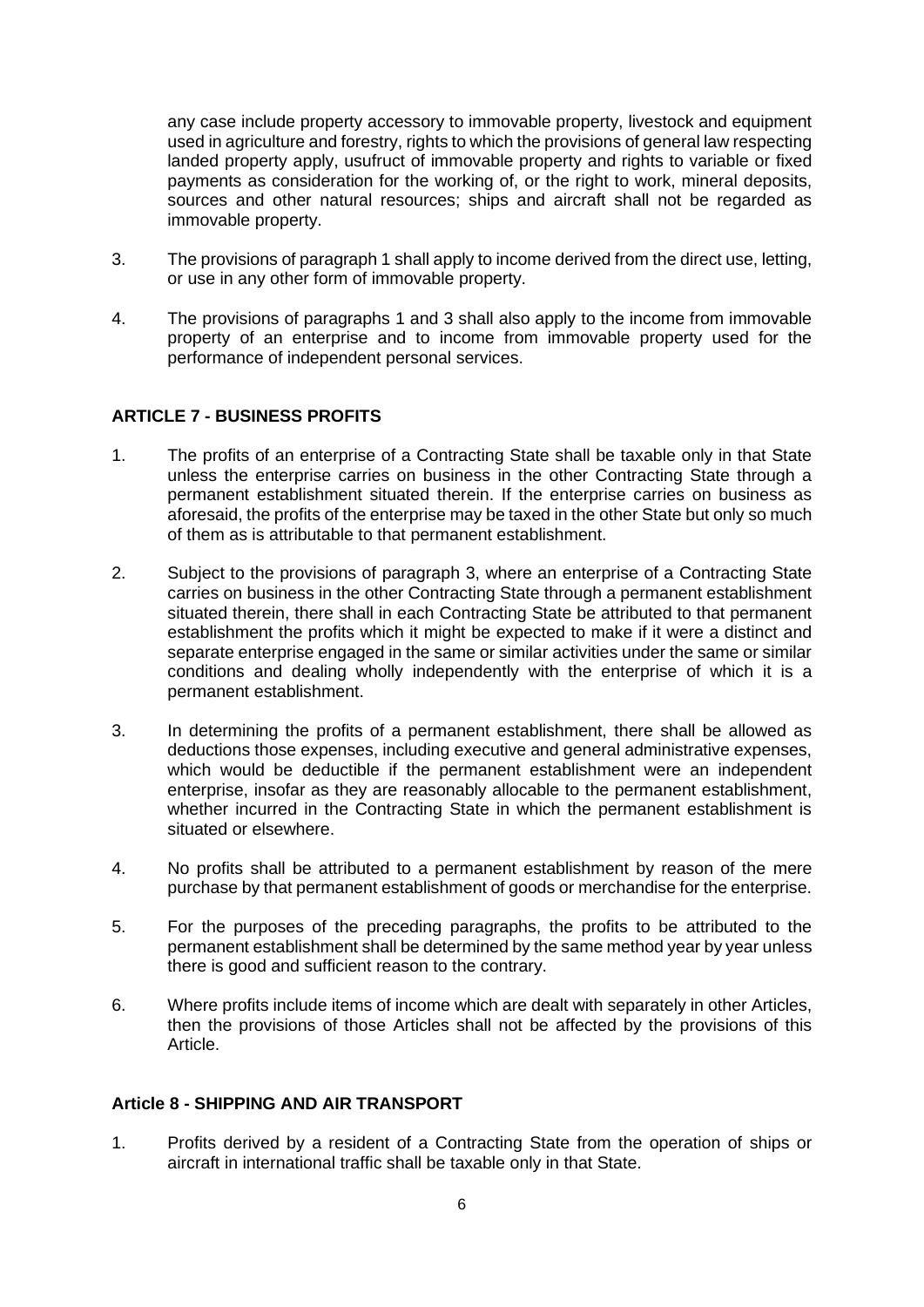2. The provisions of paragraph 1 shall also apply to profits from the participation in a pool, a joint business or an international operating agency.

## **Article 9 - ASSOCIATED ENTERPRISES**

- 1. Where
	- (a) an enterprise of a Contracting State participates directly or indirectly in the management, control or capital of an enterprise of the other Contracting State, or
	- (b) the same persons participate directly or indirectly in the management, control or capital of an enterprise of a Contracting State and an enterprise of the other Contracting State,

and in either case conditions are made or imposed between the two enterprises in their commercial or financial relations which differ from those which would be made between independent enterprises, then any profits which would, but for those conditions, have accrued to one of the enterprises, but, by reason of those conditions, have not so accrued, may be included in the profits of that enterprise and taxed accordingly.

2. Where a Contracting State includes, in accordance with the provisions of paragraph 1, in the profits of an enterprise of that State - and taxes accordingly - profits on which an enterprise of the other Contracting State has been charged to tax in that other State and where the competent authorities of the Contracting State agree, upon consultation, that all or part of the profits so included are profits which would have accrued to the enterprise of the first-mentioned State if the conditions made between the two enterprises had been those which would have been made between independent enterprises, then that other State shall make an appropriate adjustment to the amount of the tax charged therein on those agreed profits. In determining such adjustment, due regard shall be had to the other provisions of this Agreement.

## **Article 10 - DIVIDENDS**

- 1. Dividends paid by a company which is a resident of a Contracting State to a resident of the other Contracting State may be taxed in that other State.
- 2. However, such dividends may also be taxed in the Contracting State of which the company paying the dividends is a resident and according to the laws of that State, but if the beneficial owner of the dividends is a resident of the other Contracting State, the tax so charged shall not exceed:
	- (a) 5 per cent of the gross amount of the dividends if the beneficial owner is a company which holds directly at least 25 per cent of the capital of the company paying the dividends;
	- (b) 10 per cent of the gross amount of the dividends in all other cases.
- 3. Notwithstanding the provisions of paragraph 2:
	- (a) dividends paid by a company which is a resident of the Republic of Singapore shall be exempt from tax in the Republic of Singapore if it is paid to: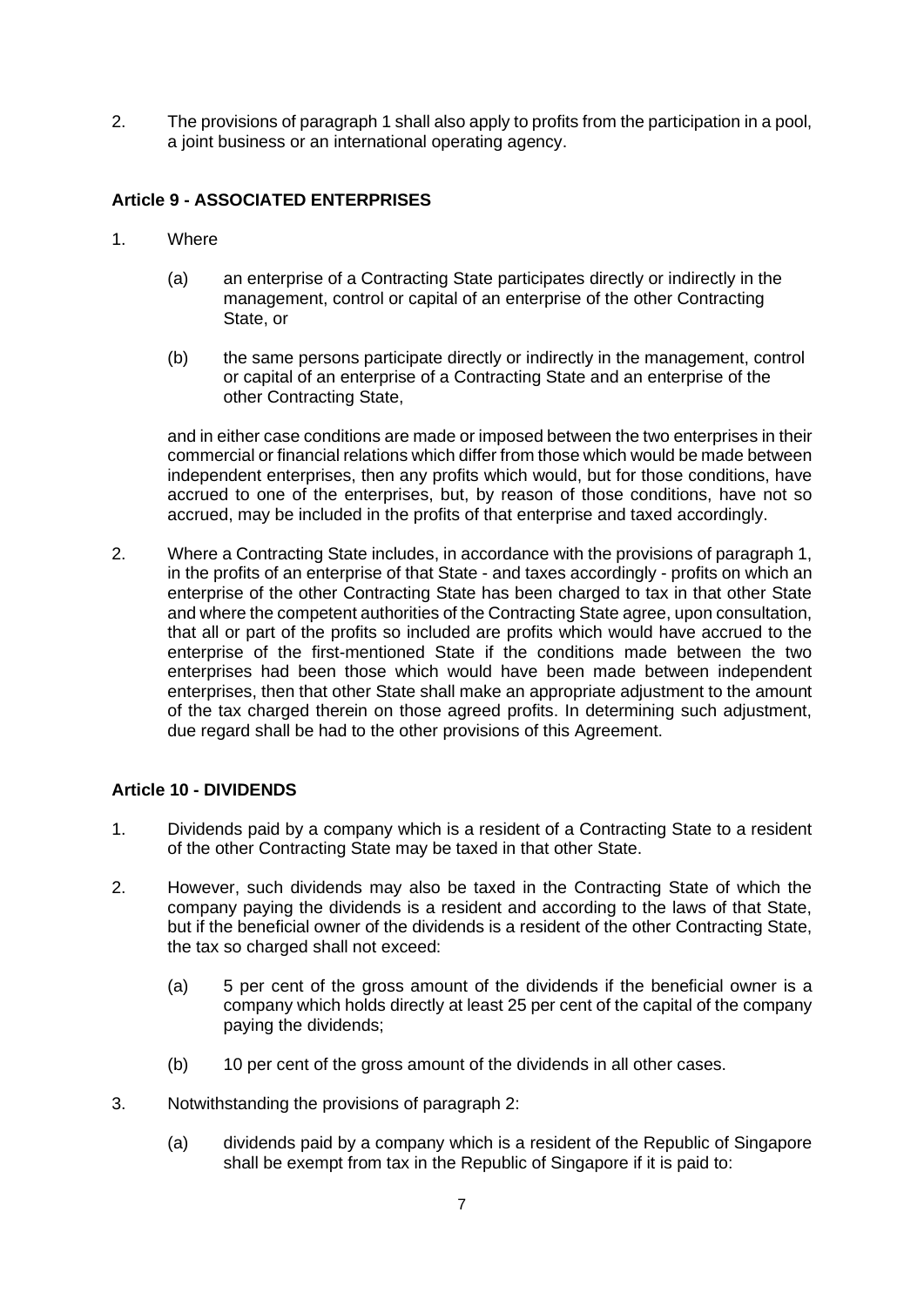- (i) the Government of the Republic of Kazakhstan;
- (ii) the National Bank of the Republic of Kazakhstan;
- (iii) the statutory bodies of the Republic of Kazakhstan;
- (iv) any other institutions wholly owned by the Government of the Republic of Kazakhstan as may be agreed from time to time between the competent authorities of the Contracting States;
- (b) dividends paid by a company which is a resident of the Republic of Kazakhstan shall be exempt from tax in the Republic of Kazakhstan if it is paid to:
	- (i) the Government of the Republic of Singapore;
	- (ii) the Monetary Authority of Singapore;
	- (iii) the Government of Singapore Investment Corporation Pte Ltd;
	- (iv) the statutory bodies of the Republic of Singapore;
	- (v) any other institutions wholly owned by the Government of the Republic of Singapore as may be agreed from time to time between the competent authorities of the Contracting States.
- 4. The provisions of this Article shall not affect the taxation of the company in respect of the profits out of which the dividends are paid.
- 5. The term "dividends" as used in this Article means income from shares or other rights, not being debt-claims, participating in profits, as well as income from other corporate rights which is subjected to the same taxation treatment as income from shares by the laws of the Contracting State of which the company making the distribution is a resident.
- 6. The provisions of paragraphs 1 and 2 shall not apply if the beneficial owner of the dividends, being a resident of a Contracting State, carries on business in the other Contracting State of which the company paying the dividends is a resident, through a permanent establishment situated therein, or performs in that other State independent personal services from a fixed base situated therein, and the holding in respect of which the dividends are paid is effectively connected with such permanent establishment or fixed base. In such case the provisions of Article 7 or Article 14, as the case may be, shall apply.
- 7. Where a company which is a resident of a Contracting State derives profits or income from the other Contracting State, that other State may not impose any tax on the dividends paid by the company, except insofar as such dividends are paid to a resident of that other State or insofar as the holding in respect of which the dividends are paid is effectively connected with a permanent establishment or a fixed base situated in that other State, nor subject the company's undistributed profits to a tax on undistributed profits, even if the dividends paid or the undistributed profits consist wholly or partly of profits or income arising in such other State.
- 8. (a) Under the current Singapore laws, where dividends are paid by a company which is a resident of Singapore to a resident of Kazakhstan who is the beneficial owner of such dividends, there is no tax in Singapore which is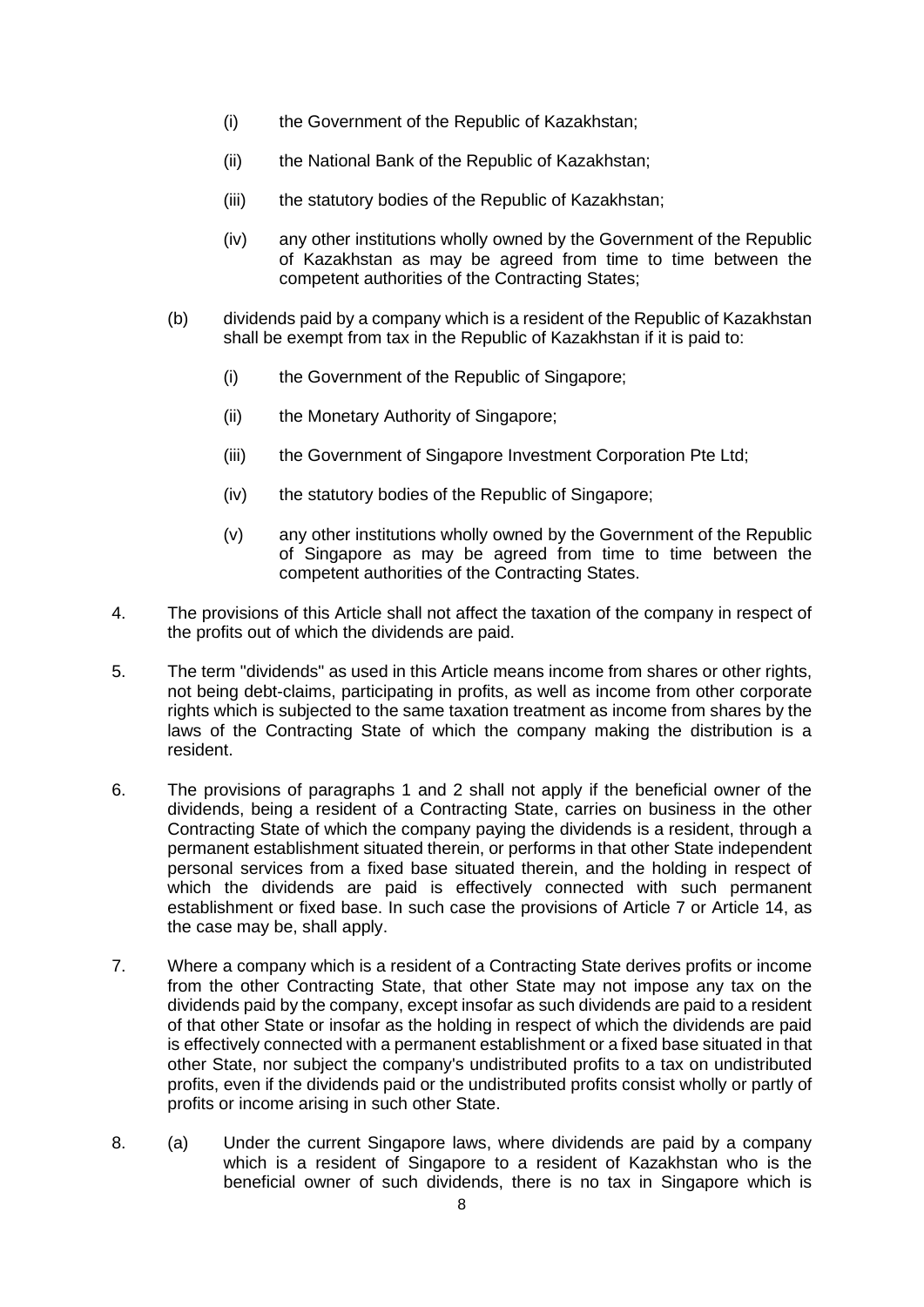chargeable on dividends in addition to the tax chargeable in respect of the profits or income of the company.

- (b) If, subsequent to the signing of the Agreement, Singapore imposes a tax on dividends in addition to the tax chargeable in respect of the profits or income of a company which is a resident of Singapore, such tax may be charged but the tax so charged on the dividends derived by a resident of Kazakhstan who is the beneficial owner of such dividends shall be in accordance with the provisions of paragraph 2.
- 9. Nothing in this Agreement shall be construed as preventing a Contracting State from imposing, in addition to the income tax chargeable on the profits of a company attributable to a permanent establishment in that State, a branch tax on the after tax profits of that permanent establishment, provided that the branch tax so imposed shall not exceed 5 per cent of the after tax profits of that permanent establishment.

#### **Article 11- INTEREST**

- 1. Interest arising in a Contracting State and paid to a resident of the other Contracting State may be taxed in that other State.
- 2. However, such interest may also be taxed in the Contracting State in which it arises and according to the laws of that State, but if the beneficial owner of the interest is a resident of the other Contracting State, the tax so charged shall not exceed 10 per cent of the gross amount of the interest.
- 3. Notwithstanding the provisions of paragraph 2:
	- (a) interest paid by a company which is a resident of the Republic of Singapore shall be exempt from tax in the Republic of Singapore if it is paid to:
		- (i) the Government of the Republic of Kazakhstan;
		- (ii) the National Bank of the Republic of Kazakhstan;
		- (iii) the statutory bodies of the Republic of Kazakhstan;
		- (iv) any other institutions wholly owned by the Government of the Republic of Kazakhstan as may be agreed from time to time between the competent authorities of the Contracting States;
	- (b) interest paid by a company which is a resident of the Republic of Kazakhstan shall be exempt from tax in the Republic of Kazakhstan if it is paid to:
		- (i) the Government of the Republic of Singapore;
		- (ii) the Monetary Authority of Singapore;
		- (iii) the Government of Singapore Investment Corporation Pte Ltd;
		- (iv) the statutory bodies of the Republic of Singapore;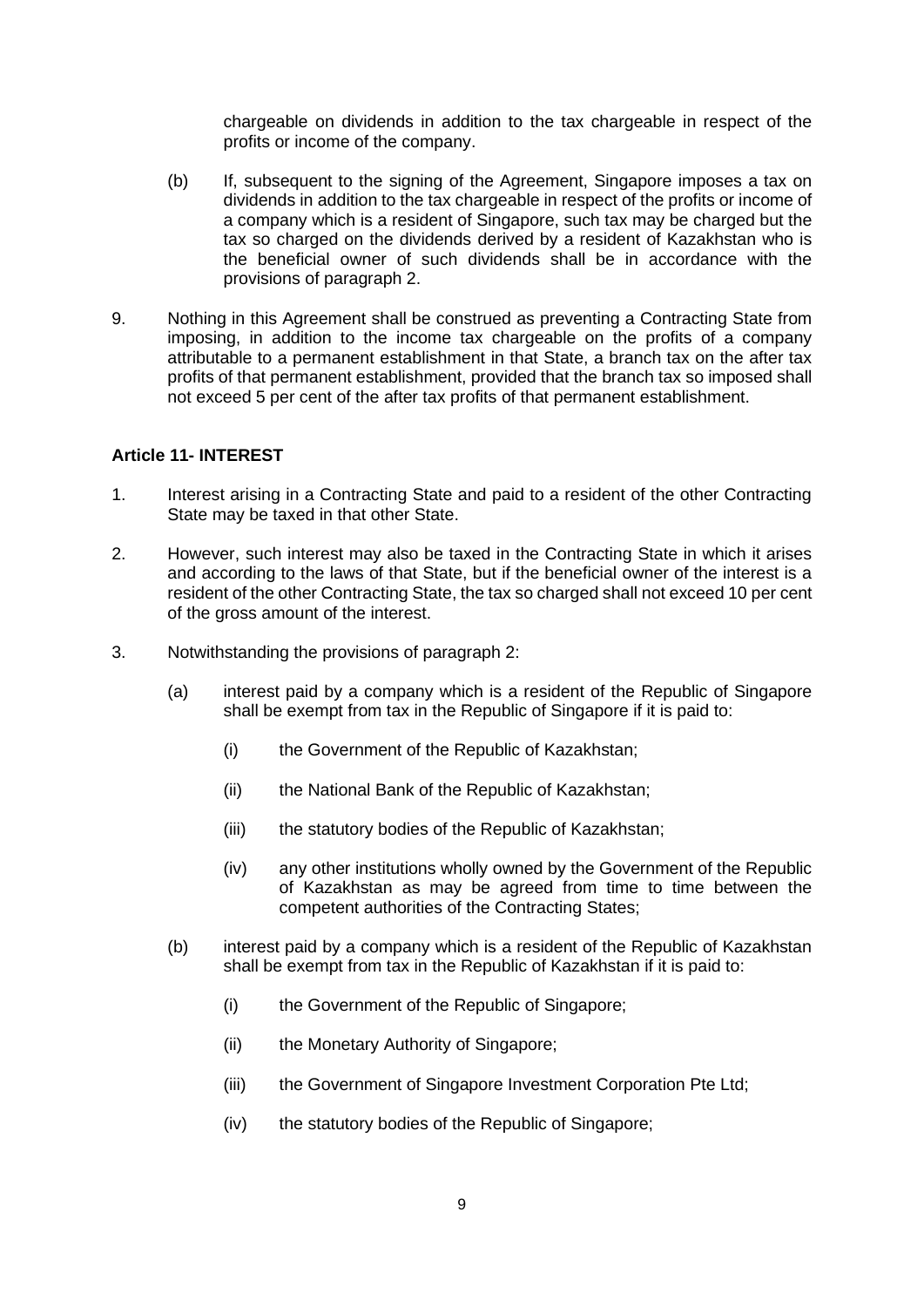- (v) any other institutions wholly owned by the Government of the Republic of Singapore as may be agreed from time to time between the competent authorities of the Contracting States.
- 4. The term "interest" as used in this Article means income from debt-claims of every kind, whether or not secured by mortgage and whether or not carrying a right to participate in the debtor's profits, and in particular, income from government or state securities and income from bonds or debentures, including premiums and prizes attaching to such securities, bonds or debentures. Penalty charges for late payment shall not be regarded as interest for the purpose of this Article.
- 5. The provisions of paragraphs 1 and 2 shall not apply if the beneficial owner of the interest, being a resident of a Contracting State, carries on business in the other Contracting State in which the interest arises, through a permanent establishment situated therein, or performs in that other State independent personal services from a fixed base situated therein, and the debt-claim in respect of which the interest is paid is effectively connected with such permanent establishment or fixed base. In such case the provisions of Article 7 or Article 14, as the case may be, shall apply.
- 6. Interest shall be deemed to arise in a Contracting State when the payer is that State itself, an administrative subdivision, a local authority, a statutory body or a resident of that State. Where, however, the person paying the interest, whether he is a resident of a Contracting State or not, has in a Contracting State a permanent establishment or a fixed base in connection with which the indebtedness on which the interest is paid was incurred, and such interest is borne by such permanent establishment or fixed base, then such interest shall be deemed to arise in the State in which the permanent establishment or fixed base is situated.
- 7. Where, by reason of a special relationship between the payer and the beneficial owner or between both of them and some other person, the amount of the interest, having regard to the debt-claim for which it is paid, exceeds the amount which would have been agreed upon by the payer and the beneficial owner in the absence of such relationship, the provisions of this Article shall apply only to the last-mentioned amount. In such case, the excess part of the payments shall remain taxable according to the laws of each Contracting State, due regard being had to the other provisions of this Agreement.
- 8. The provision of this Article shall not apply if it was the main purpose or one of the main purposes of any person concerned with the creation or assignment of the debtclaim in respect of which the interest is paid to take advantage of this Article by means of that creation or assignment.
- 9. In the event that a resident of a Contracting State is denied relief from taxation in the other Contracting State by reason of the provisions of paragraph 8 of this Article, the competent authority of that other Contracting State shall notify the competent authority of the first-mentioned Contracting State.

## **Article 12 - ROYALTIES**

- 1. Royalties arising in a Contracting State and paid to a resident of the other Contracting State may be taxed in that other State.
- 2. However, such royalties may also be taxed in the Contracting State in which they arise and according to the laws of that State, but if the beneficial owner of the royalties is a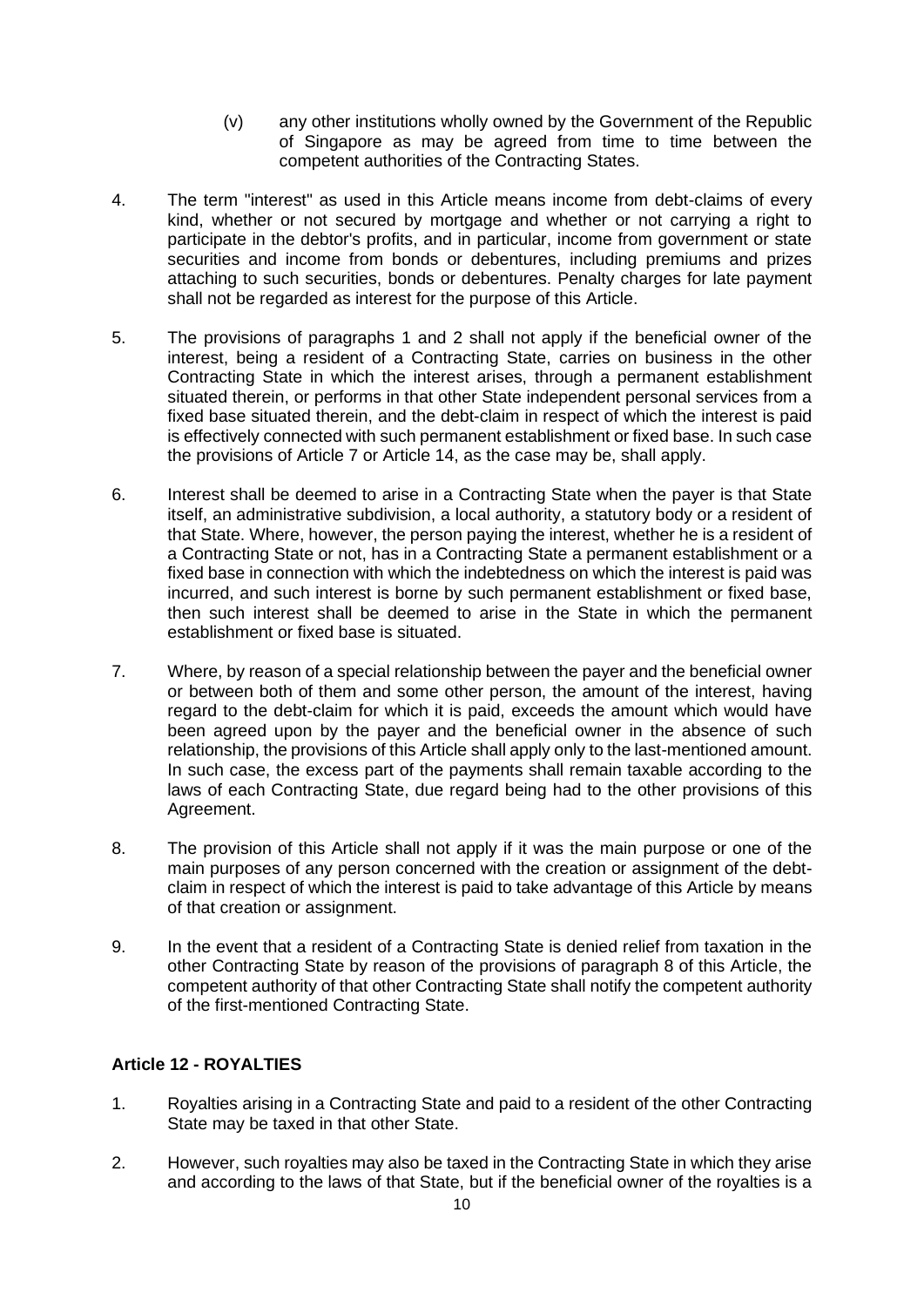resident of the other Contracting State, the tax so charged shall not exceed 10 per cent of the gross amount of the royalties.

- 3. The term "royalties" as used in this Article means payments of any kind received as a consideration for the use of, or the right to use, any copyright of literary, artistic or scientific work including computer software, cinematograph films, and films or tapes for radio or television broadcasting, any patent, trade mark, design or model, plan, secret formula or process, or for the use of, or the right to use, industrial, commercial or scientific equipment, or for information concerning industrial, commercial or scientific experience.
- 4. The provisions of paragraphs 1 and 2 shall not apply if the beneficial owner of the royalties, being a resident of a Contracting State, carries on business in the other Contracting State in which the royalties arise, through a permanent establishment situated therein, or performs in that other State independent personal services from a fixed base situated therein, and the right or property in respect of which the royalties are paid is effectively connected with such permanent establishment or fixed base. In such case, the provisions of Article 7 or Article 14, as the case may be, shall apply.
- 5. Royalties shall be deemed to arise in a Contracting State when the payer is that State itself, an administrative subdivision, a local authority, a statutory body or a resident of that State. Where, however, the person paying the royalties, whether he is a resident of a Contracting State or not, has in a Contracting State a permanent establishment or a fixed base in connection with which the liability to pay the royalties was incurred, and such royalties are borne by such permanent establishment or fixed base, then such royalties shall be deemed to arise in the Contracting State in which the permanent establishment or fixed base is situated.
- 6. Where, by reason of a special relationship between the payer and the beneficial owner or between both of them and some other person, the amount of the royalties, having regard to the use, right or information for which they are paid, exceeds the amount which would have been agreed upon by the payer and the beneficial owner in the absence of such relationship, the provisions of this Article shall apply only to the lastmentioned amount. In such case, the excess part of the payments shall remain taxable according to the laws of each Contracting State, due regard being had to the other provisions of this Agreement.
- 7. The provisions of this Article shall not apply if it was the main purpose or one of the main purposes of any person concerned with the creation or assignment of the rights in respect of which the royalties are paid to take advantage of this Article by means of that creation or assignment.
- 8. In the event that a resident of a Contracting State is denied relief from taxation in the other Contracting State by reason of the provisions of paragraph 7 of this Article, the competent authority of that other Contracting State shall notify the competent authority of the first-mentioned Contracting State.

## **Article 13 - CAPITAL GAINS**

- 1. Gains derived by a resident of a Contracting State from the alienation of immovable property referred to in Article 6 and situated in the other Contracting State may be taxed in that other State.
- 2. Gains derived by a resident of a Contracting State from the alienation of: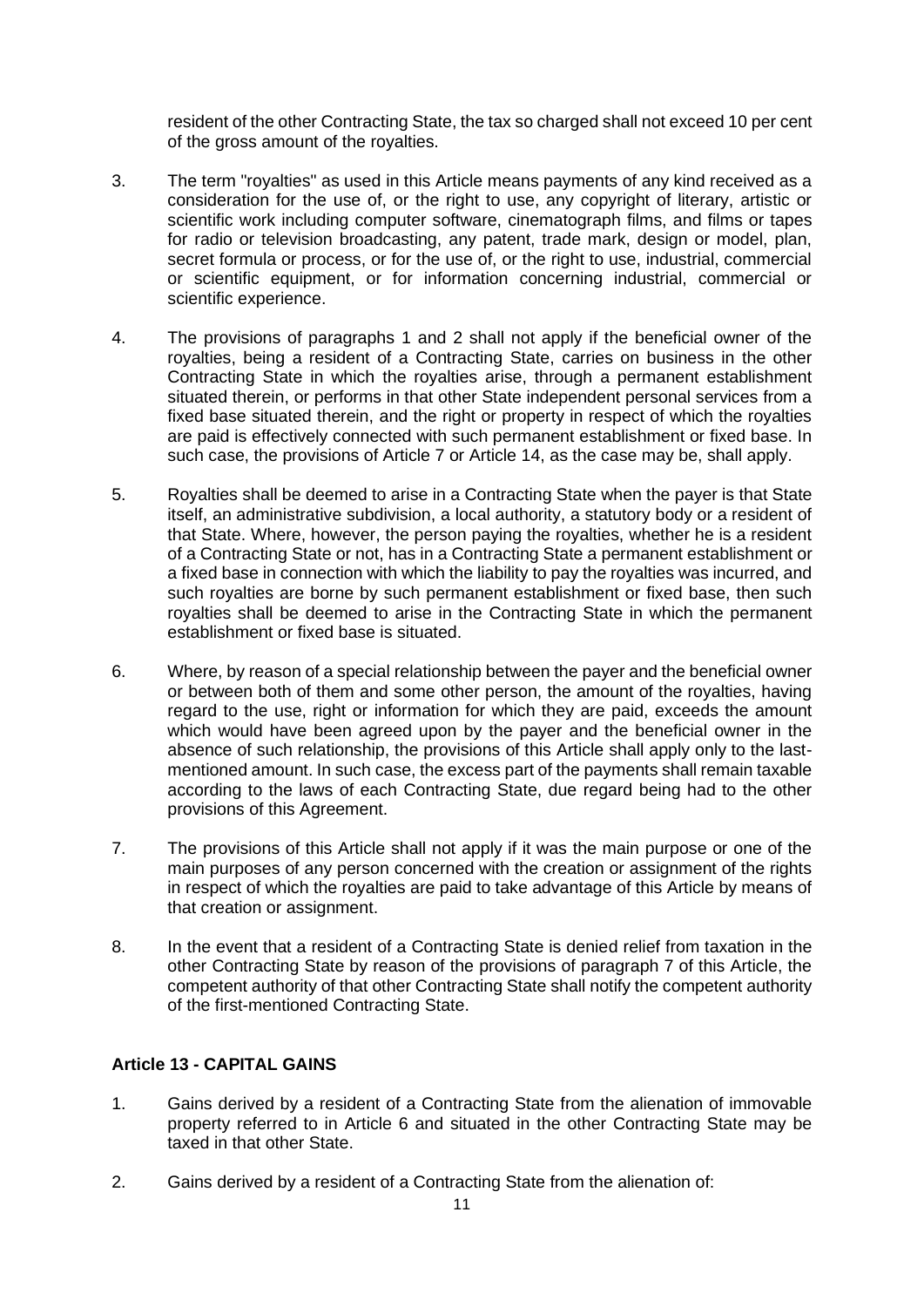- (a) shares, other than shares traded on a recognised Stock Exchange, deriving more than 50 per cent of their value directly or indirectly from immovable property situated in the other Contracting State; or
- (b) an interest in a partnership or trust the assets (other than shares traded on a recognised Stock Exchange) of which derive more than 50 per cent of their value directly or indirectly from immovable property situated in the other Contracting State,

may be taxed in that other State.

- 3. Gains from the alienation of movable property forming part of the business property of a permanent establishment which an enterprise of a Contracting State has in the other Contracting State or of movable property pertaining to a fixed base available to a resident of a Contracting State in the other Contracting State for the purpose of performing independent personal services, including such gains from the alienation of such a permanent establishment (alone or with the whole enterprise) or of such fixed base, may be taxed in that other State.
- 4. Gains derived by a resident of a Contracting State from the alienation of ships or aircraft operated in international traffic, or movable property pertaining to the operation of such ships or aircraft, shall be taxable only in that State.
- 5. Gains from the alienation of any property other than that referred to in the preceding paragraphs of this Article shall be taxable only in the Contracting State of which the alienator is a resident.

## **Article 14 - INDEPENDENT PERSONAL SERVICES**

- 1. Income derived by an individual who is a resident of a Contracting State from the performance of professional services or other activities of an independent character shall be taxable only in that State except in the following circumstances when such income may also be taxed in the other Contracting State:
	- (a) if he has a fixed base regularly available to him in the other State for the purpose of performing his activities; in that case, only so much of the income as is attributable to that fixed base may be taxed in that other State; or
	- (b) if his stay in the other State is for a period or periods exceeding in the aggregate 183 days in any twelve-month period commencing or ending in the calendar year concerned; in that case, only so much of the income as is derived from his activities performed in that other State may be taxed in that other State.
- 2. The term "professional services" includes especially independent scientific, literary, artistic, educational or teaching activities as well as the independent activities of physicians, lawyers, engineers, architects, dentists and accountants.

## **Article 15 - DEPENDENT PERSONAL SERVICES**

1. Subject to the provisions of Articles 16, 18 and 19, salaries, wages and other similar remuneration derived by a resident of a Contracting State in respect of an employment shall be taxable only in that State unless the employment is exercised in the other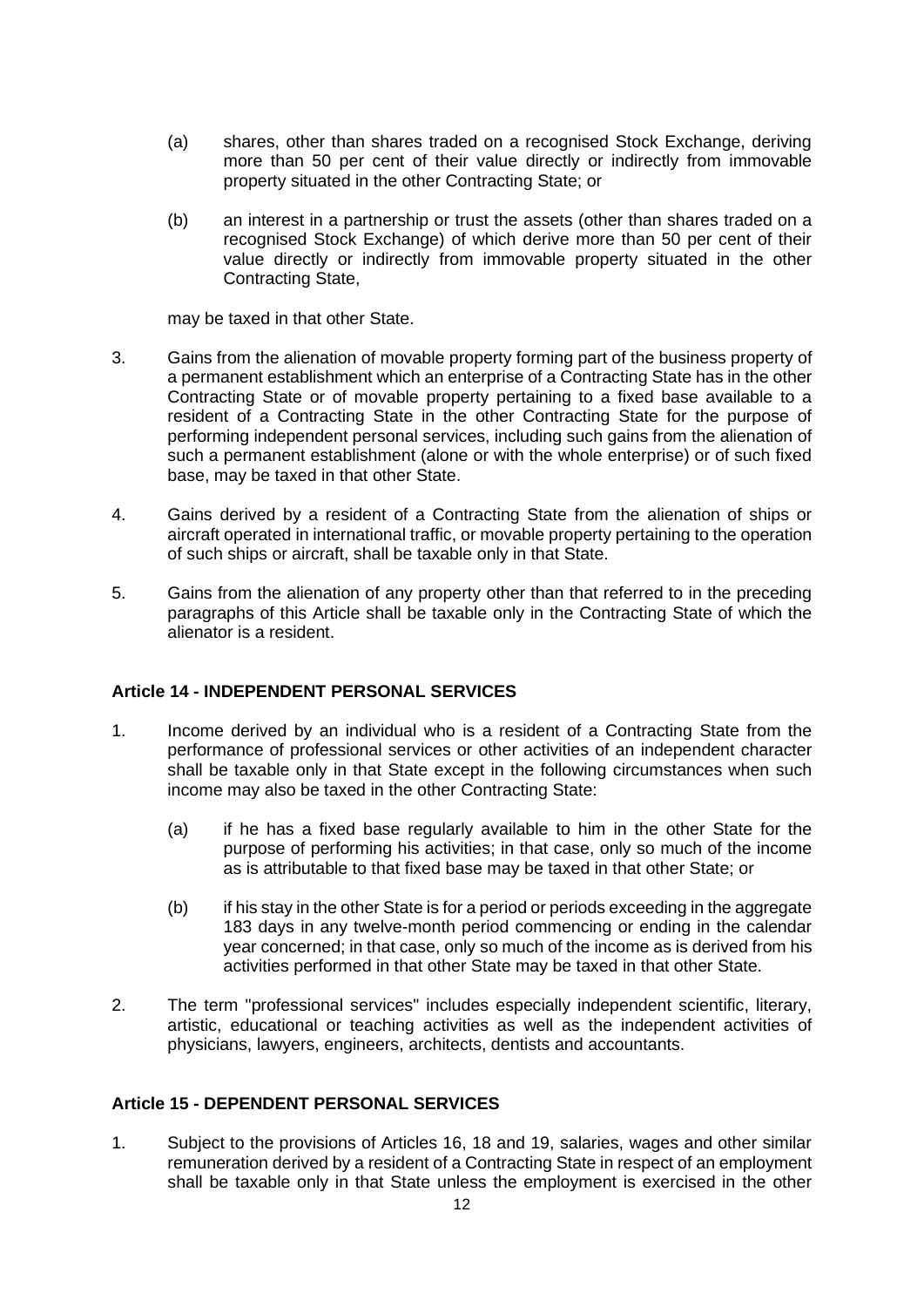Contracting State. If the employment is so exercised, such remuneration as is derived therefrom may be taxed in that other State.

- 2. Notwithstanding the provisions of paragraph 1, remuneration derived by a resident of a Contracting State in respect of an employment exercised in the other Contracting State shall be taxable only in the first-mentioned State if:
	- (a) the recipient is present in the other State for a period or periods not exceeding in the aggregate 183 days in any twelve-month period commencing or ending in the calendar year concerned; and
	- (b) the remuneration is paid by, or on behalf of, an employer who is not a resident of the other State; and
	- (c) the remuneration is not borne by a permanent establishment or a fixed base which the employer has in the other State.
- 3. Notwithstanding the preceding provisions of this Article, remuneration derived in respect of an employment exercised aboard a ship or aircraft operated in international traffic by an enterprise of a Contracting State shall be taxable only in that State.

## **Article 16 - DIRECTORS' FEES**

Directors' fees and other similar payments derived by a resident of a Contracting State in his capacity as a member of the board of directors or any similar organ of a company which is a resident of the other Contracting State may be taxed in that other State.

## **Article 17 - ARTISTES AND SPORTSMEN**

- 1. Notwithstanding the provisions of Articles 14 and 15, income derived by a resident of a Contracting State as an entertainer, such as a theatre, motion picture, radio or television artiste, or a musician, or as a sportsman from his personal activities as such exercised in the other Contracting State may be taxed in that other State.
- 2. Where income in respect of or in connection with personal activities exercised by an entertainer or a sportsman accrues not to the entertainer or sportsman himself but to another person, that income may, notwithstanding the provisions of Articles 7, 14 and 15, be taxed in the Contracting State in which the activities of the entertainer or sportsman are exercised.

#### **Article 18 - PENSIONS**

Subject to the provisions of paragraph 2 of Article 19, pensions and other similar remuneration paid to a resident of a Contracting State in consideration of past employment shall be taxable only in that State.

#### **Article 19 - GOVERNMENT SERVICE**

1. (a) Salaries, wages and other similar remuneration, other than a pension, paid by a Contracting State or an administrative subdivision, central and local authorities or a statutory body thereof to an individual in respect of services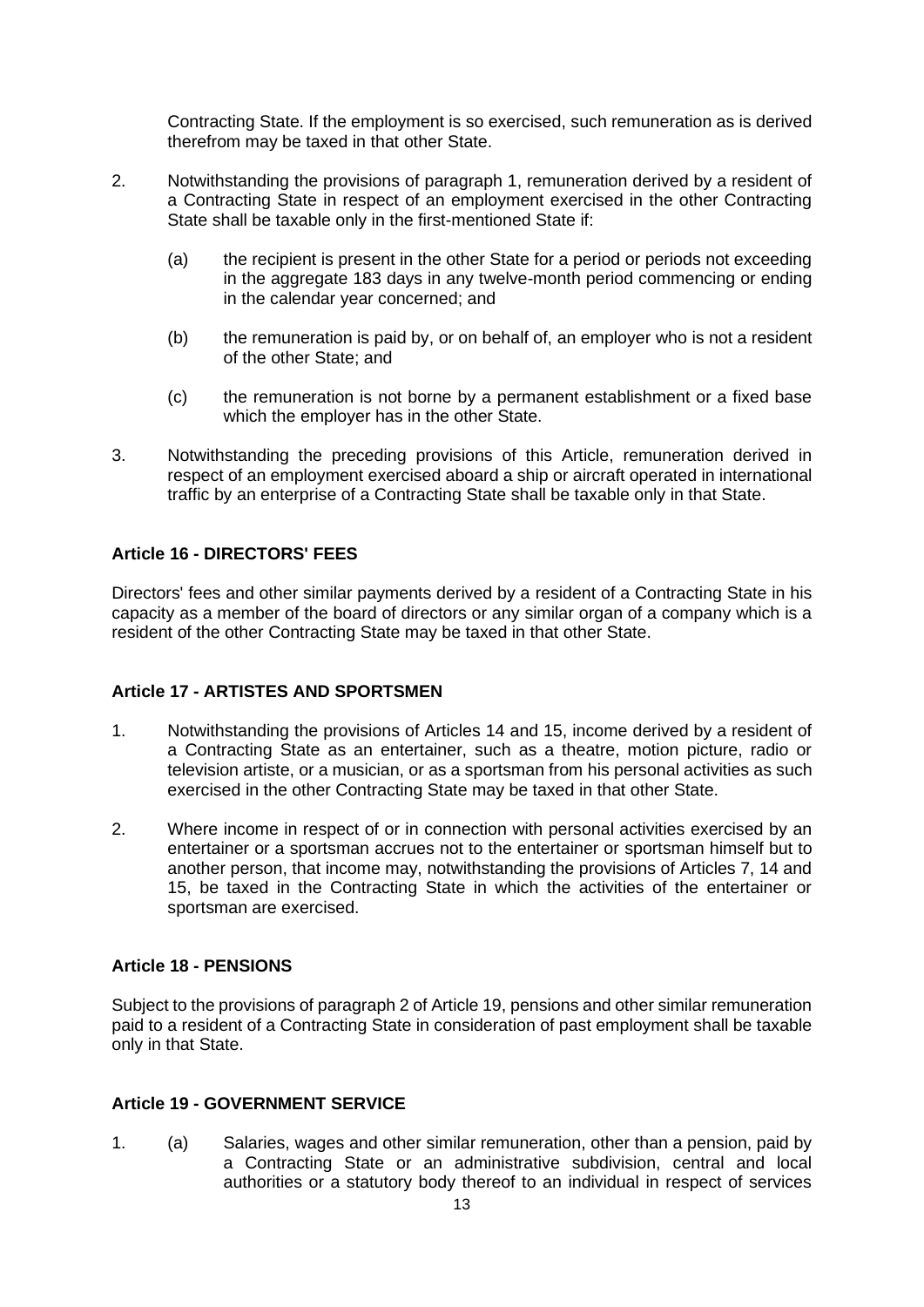rendered to that State or administrative subdivision, central and local authorities or a statutory body shall be taxable only in that State.

- (b) However, such salaries, wages and other similar remuneration shall be taxable only in the other Contracting State if the services are rendered in that State and the individual is a resident of that State who:
	- (i) is a national of that State; or
	- (ii) did not become a resident of that State solely for the purpose of rendering the services.
- 2. (a) Any pension paid by, or out of funds created by, a Contracting State or an administrative subdivision, central and local authorities or a statutory body thereof to an individual in respect of services rendered to that State or administrative subdivision, central and local authorities or a statutory body shall be taxable only in that State.
	- (b) However, such pension shall be taxable only in the other Contracting State if the individual is a resident of, and a national of, that State.
- 3. The provisions of Articles 15, 16, 17 and 18 shall apply to salaries, wages and other similar remuneration and pensions in respect of services rendered in connection with a business carried on by a Contracting State or administrative subdivision, central and local authorities or a statutory body thereof.

## **Article 20 - STUDENTS AND TRAINEES**

Payments which a student or trainee who is or was immediately before visiting a Contracting State a resident of the other Contracting State and who is present in the first-mentioned State solely for the purpose of his education or training receives for the purpose of his maintenance, education or training shall not be taxed in that State, provided that such payments arise from sources outside that State.

#### **Article 21 - OTHER INCOME**

Items of income which are not dealt with in the foregoing Articles and arising in a Contracting State may be taxed in that State.

#### **Article 22 - ELIMINATION OF DOUBLE TAXATION**

- 1. In the case of Kazakhstan, double taxation shall be avoided as follows:
	- (a) Where a resident of Kazakhstan derives income which, in accordance with the provisions of this Agreement, may be taxed in Singapore, Kazakhstan shall allow as a deduction from the tax on the income of that resident an amount equal to the income tax paid in Singapore.

The amount of the tax to be deducted pursuant to the above provision shall not exceed the tax which would have been charged on the same income in Kazakhstan under the rates applicable therein.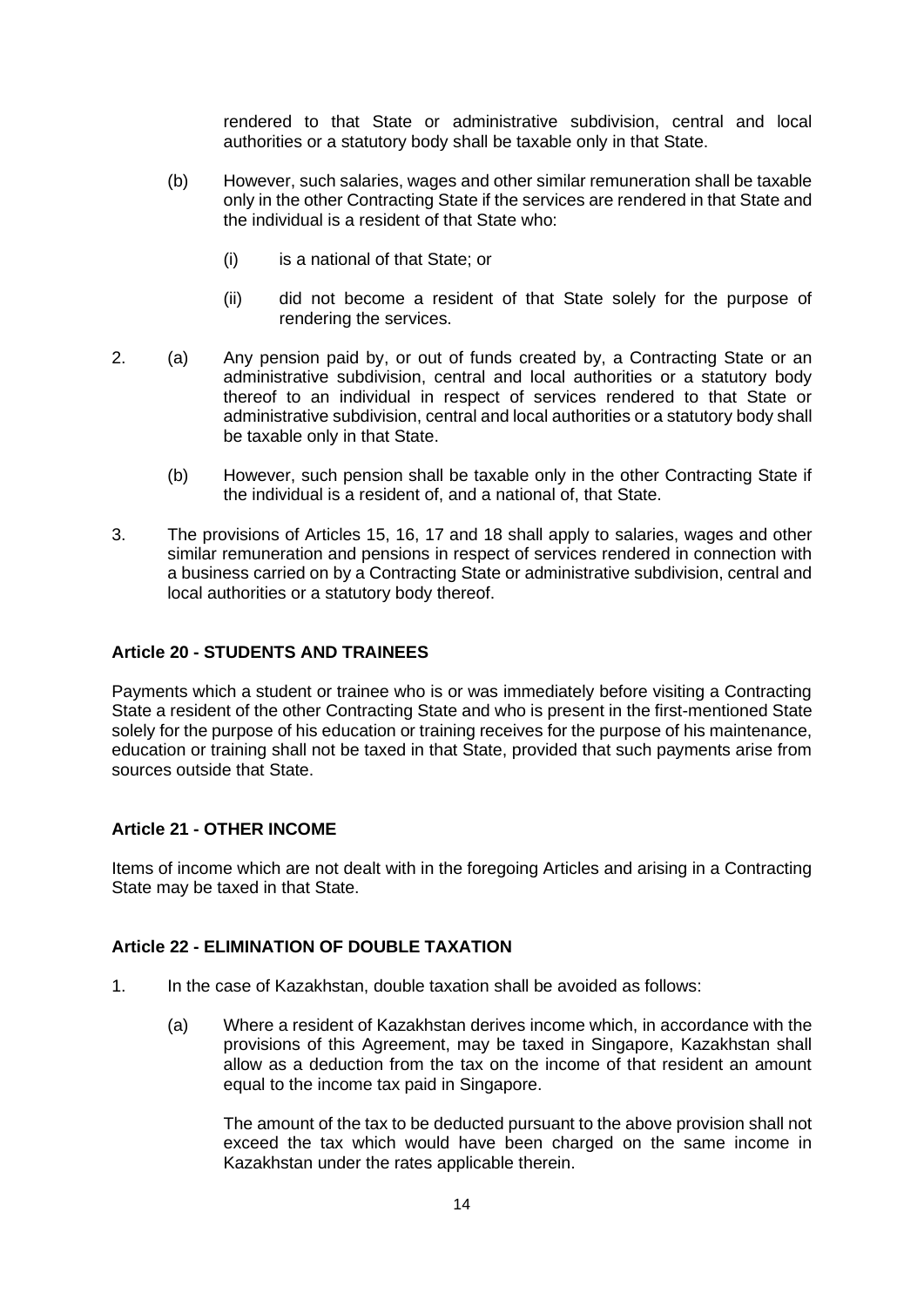- (b) Where a resident of Kazakhstan derives income which, in accordance with the provisions of this Agreement, shall be taxable only in Singapore, Kazakhstan may include this income in the tax base but only for purposes of determining the rate of tax on such other income as is taxable in Kazakhstan.
- 2. In the case of Singapore, double taxation shall be avoided as follows:

Where a resident of Singapore derives income from Kazakhstan which, in accordance with the provisions of this Agreement, may be taxed in Kazakhstan, Singapore shall, subject to its laws regarding the allowance as a credit against Singapore tax of tax payable in any country other than Singapore, allow the Kazakhstan tax paid, whether directly or by deduction, as a credit against the Singapore tax payable on the income of that resident. Where such income is a dividend paid by a company which is a resident of Kazakhstan to a resident of Singapore which is a company owning directly or indirectly not less than 10 per cent of the share capital of the first-mentioned company, the credit shall take into account the Kazakhstan tax paid by that company on the portion of its profits out of which the dividend is paid.

#### **Article 23 - NON-DISCRIMINATION**

- 1. Nationals of a Contracting State shall not be subjected in the other Contracting State to any taxation or any requirement connected therewith, which is other or more burdensome than the taxation and connected requirements to which nationals of that other State in the same circumstances, in particular with respect to residence, are or may be subjected.
- 2. The taxation on a permanent establishment which an enterprise of a Contracting State has in the other Contracting State shall not be less favourably levied in that other State than the taxation levied on enterprises of that other State carrying on the same activities.
- 3. Nothing in this Article shall be construed as obliging a Contracting State to grant to:
	- (a) residents of the other Contracting State any personal allowances, reliefs and reductions for tax purposes which it grants to its own residents; or
	- (b) nationals of the other Contracting State those personal allowances, reliefs and reductions for tax purposes which it grants to its own nationals who are not residents of that State or to such other persons as may be specified in the taxation laws of that State.
- 4. Enterprises of a Contracting State, the capital of which is wholly or partly owned or controlled, directly or indirectly, by one or more residents of the other Contracting State, shall not be subjected in the first-mentioned State to any taxation or any requirement connected therewith which is other or more burdensome than the taxation and connected requirements to which other similar enterprises of the first-mentioned State are or may be subjected.
- 5. Where a Contracting State grants tax incentives to its nationals designed to promote economic or social development in accordance with its national policy and criteria, it shall not be construed as discrimination under this Article.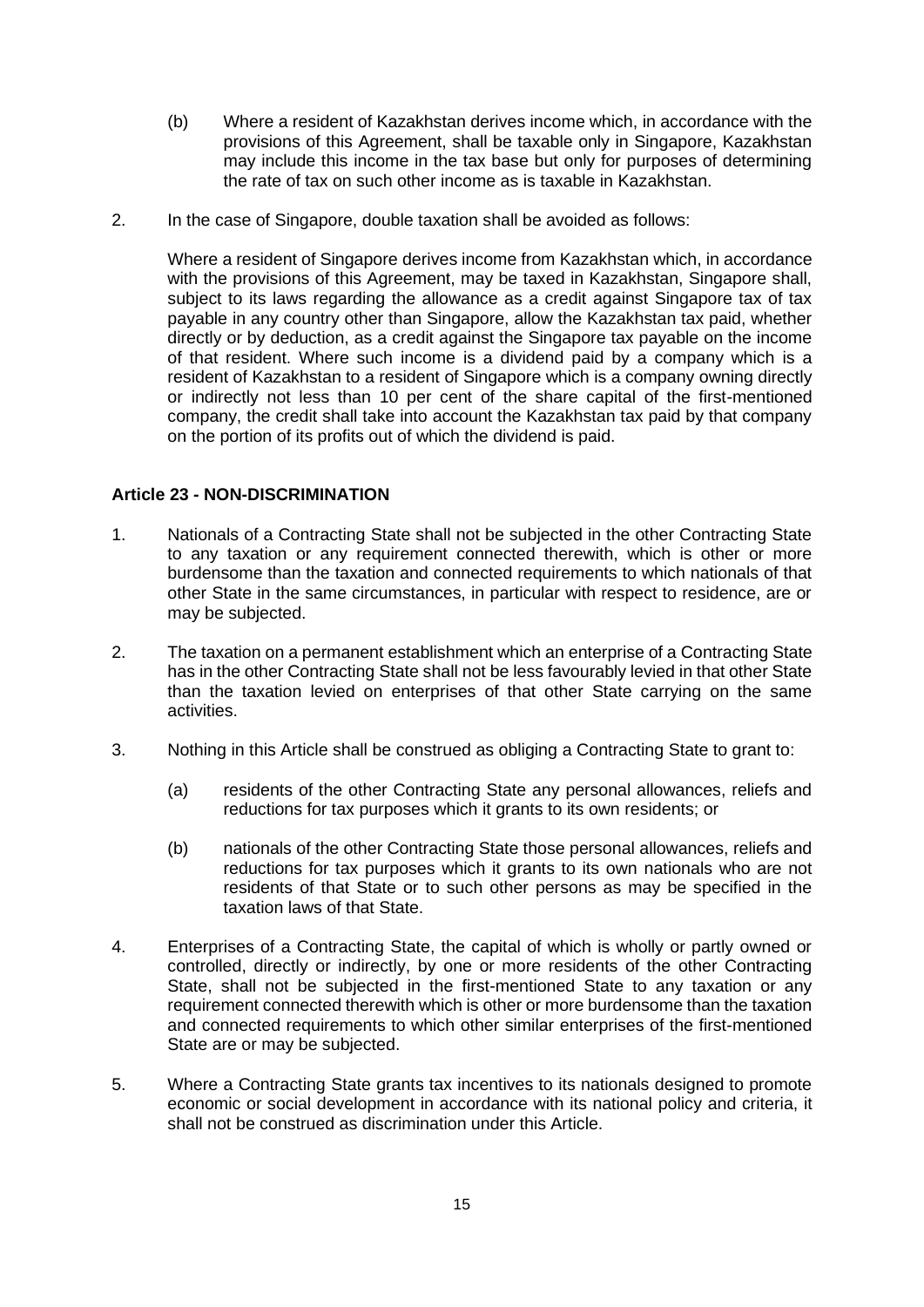#### **Article 24 - MUTUAL AGREEMENT PROCEDURE**

- 1. Where a person considers that the actions of one or both of the Contracting States result or will result for him in taxation not in accordance with the provisions of this Agreement, he may, irrespective of the remedies provided by the domestic law of those States, present his case to the competent authority of the Contracting State of which he is a resident or, if his case comes under paragraph 1 of Article 23, to that of the Contracting State of which he is a national. The case must be presented within 3 years from the first notification of the action resulting in taxation not in accordance with the provisions of the Agreement.
- 2. The competent authority shall endeavour, if the objection appears to it to be justified and if it is not itself able to arrive at a satisfactory solution, to resolve the case by mutual agreement with the competent authority of the other Contracting State, with a view to the avoidance of taxation which is not in accordance with the Agreement. Any agreement reached shall be implemented notwithstanding any time limits in the domestic law of the Contracting States.
- 3. The competent authorities of the Contracting States shall endeavour to resolve by mutual agreement any difficulties or doubts arising as to the interpretation or application of this Agreement. They may also consult together for the elimination of double taxation in cases not provided for in the Agreement.
- 4. The competent authorities of the Contracting States may communicate with each other directly for the purpose of reaching an agreement in the sense of the preceding paragraphs.

## **Article 25 - EXCHANGE OF INFORMATION**

- 1. The competent authorities of the Contracting States shall exchange such information as is necessary for carrying out the provisions of this Agreement or of the domestic laws of the Contracting States concerning taxes covered by the Agreement insofar as the taxation thereunder is not contrary to the Agreement. Any information so received by a Contracting State shall be treated as secret in the same manner as information obtained under the domestic laws of that State, and shall be disclosed only to persons or authorities (including courts and administrative bodies) involved in the assessment or collection of, the enforcement or prosecution in respect of, or the determination of appeals in relation to, the taxes covered by the Agreement. Such persons or authorities shall use the information only for such purposes. They may disclose the information in public court proceedings or in judicial decisions.
- 2. In no case shall the provisions of paragraph 1 be construed so as to impose on a Contracting State the obligation:
	- (a) to carry out administrative measures at variance with the laws and administrative practice of that or of the other Contracting State;
	- (b) to supply information which is not obtainable under the laws or in the normal course of the administration of that or of the other Contracting State;
	- (c) to supply information which would disclose any trade, business, industrial, commercial or professional secret or trade process, or information, the disclosure of which would be contrary to public policy (ordre public).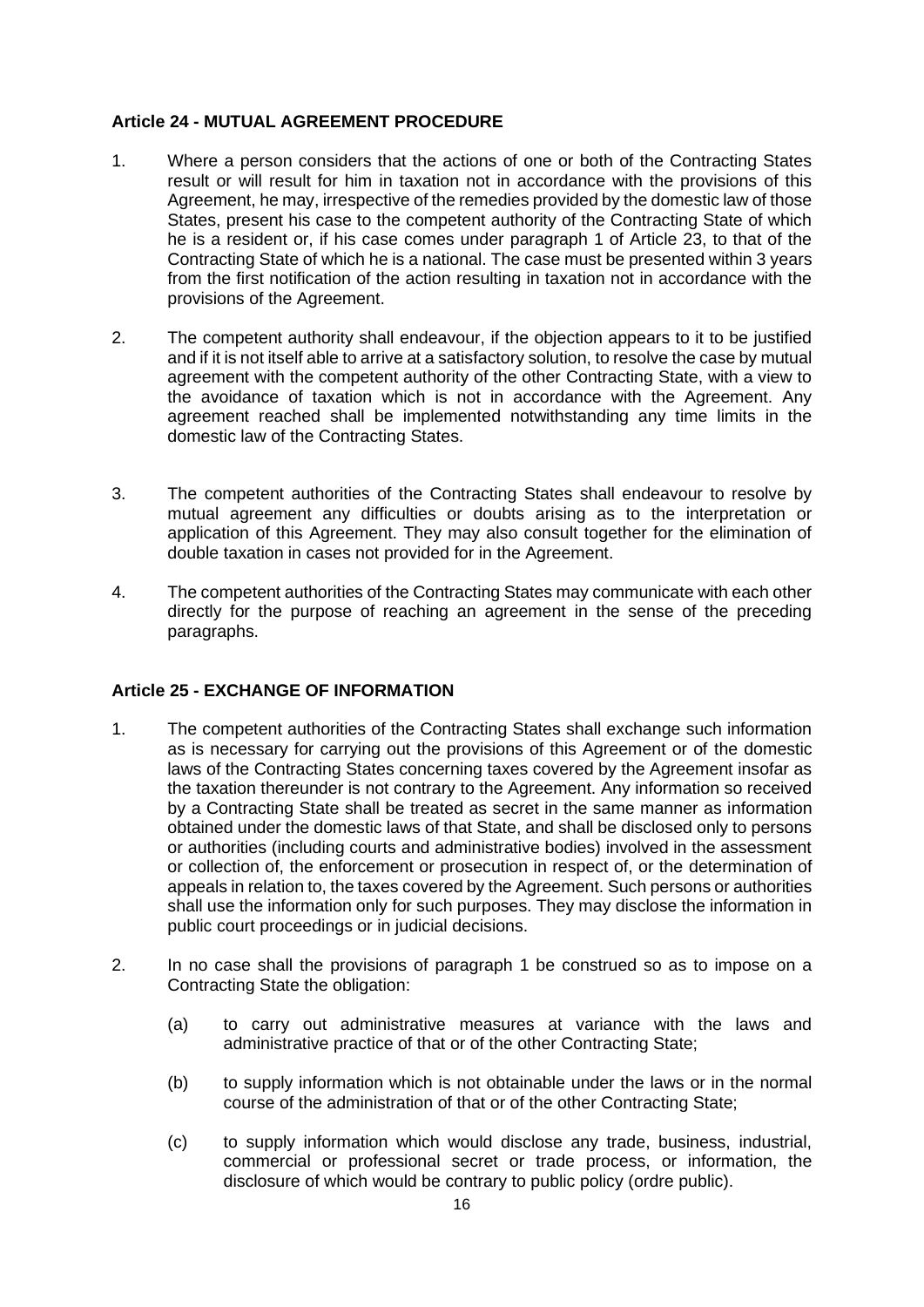## **Article 26 - MEMBERS OF DIPLOMATIC MISSIONS AND CONSULAR POSTS**

Nothing in this Agreement shall affect the fiscal privileges of members of diplomatic missions or consular posts under the general rules of international law or under the provisions of special agreements.

#### **Article 27 - ENTRY INTO FORCE**

- 1. Each of the Contracting States shall notify the other that the domestic legal procedures required for the entry into force of this Agreement have been complied with.
- 2. The Agreement shall enter into force on the date of the later of the notifications referred to in paragraph 1 and its provisions shall have effect:
	- (a) in Kazakhstan:

in respect of taxes for the taxable periods beginning on or after 1 January of the calendar year next following that in which the Agreement enters into force;

(b) in Singapore:

in respect of tax chargeable for any year of assessment beginning on or after 1 January in the second calendar year following the year in which the Agreement enters into force.

#### **Article 28 - TERMINATION**

This Agreement shall remain in force until terminated by a Contracting State. Either Contracting State may terminate this Agreement, through diplomatic channels, by giving notice of termination at least 6 months before the end of any calendar year after the expiration of a period of 5 years from the date on which the Agreement enters into force. In such event, the Agreement shall cease to have effect:

(a) in Kazakhstan:

in respect of taxes for the taxable periods beginning on or after 1 January of the calendar year next following that in which the notice is given;

(b) in Singapore:

in respect of tax chargeable for any year of assessment beginning on or after 1 January in the second calendar year following the year in which the notice is given.

#### **Article 29 - AMENDMENTS**

By the mutual consent of the Contracting States, modifications and additions to this Agreement can be made by protocols, which shall form integral parts of this Agreement.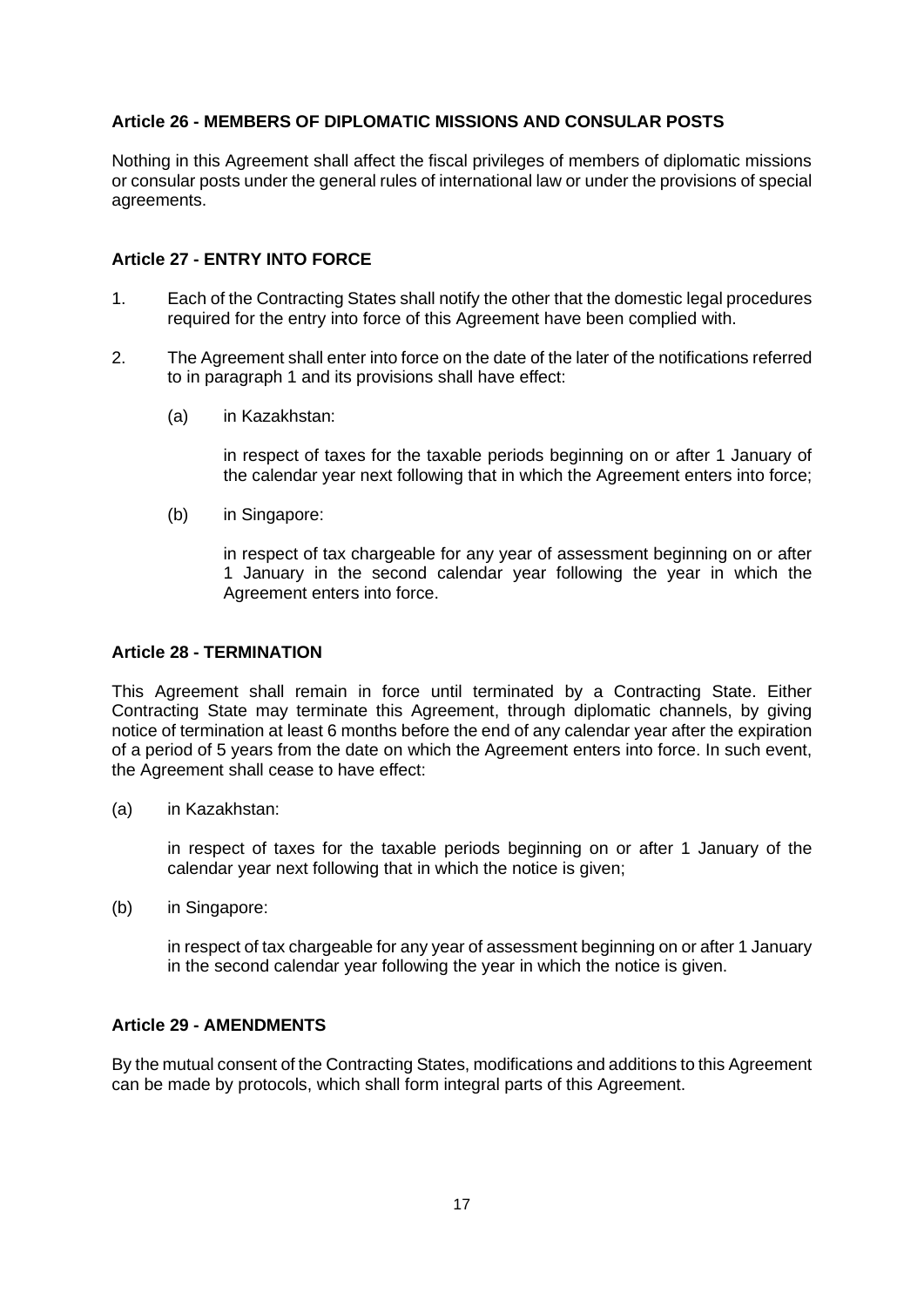**IN WITNESS WHEREOF** the undersigned, duly authorised thereto by their respective Governments, have signed this Agreement.

DONE in duplicate at Singapore on this 19<sup>th</sup> day of September 2006 in the Kazakh, English and Russian languages, all texts being equally authentic. In case of divergence in the interpretation of the provisions of the present Agreement, the English text shall prevail.

the Republic of Singapore

For the Government of<br>
the Republic of Singapore<br> **Example 20 Hostings**<br> **For the Government of<br>
the Republic of Kazakhstan**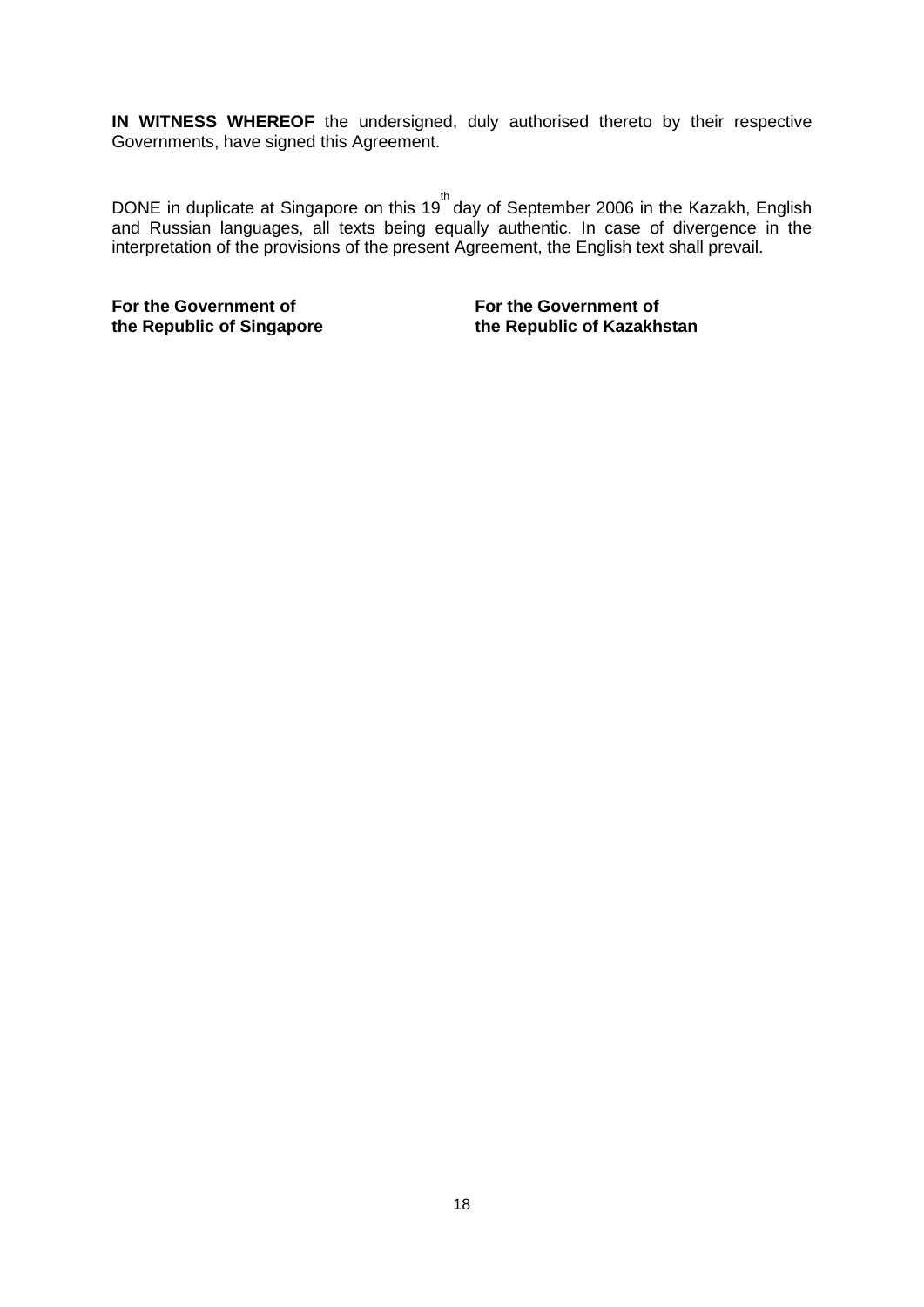#### **PROTOCOL**

At the moment of signing the Agreement between the Government of the Republic of Singapore and the Government of the Republic of Kazakhstan for the avoidance of double taxation and the prevention of fiscal evasion with respect to taxes on income, both Governments have agreed upon the following provisions which shall form an integral part of the Agreement.

#### 1. **With reference to Article 5:**

- (a) For the purposes of paragraph 2(f), the term "any other place of extraction of natural resources" also includes a drilling rig, a ship, an installation structure or equipment, if such rig, ship, structure or equipment, as the case may be, is used for the extraction of natural resources.
- (b) For the purposes of paragraph 3(c), projects are considered connected when two parts of activity constitute a coherent whole commercially and geographically.

## 2. **With reference to paragraph 2 of Article 11 and paragraph 2 of Article 12:**

If under any Convention, Agreement or Protocol concluded between Kazakhstan and a third State after the date of entry into force of this Agreement, Kazakhstan limits its taxation at source on interest and royalties to a rate lower than the rate provided for in this Agreement on the said items of income, the same rate (hereinafter referred to as the "revised rate") as provided for in that Convention, Agreement or Protocol with that third State on the said items of income shall also apply under this Agreement with effect from the date of entry into force of that Convention, Agreement or Protocol with that third State, or of this Agreement, whichever is the later. In such a case, the revised rate shall apply to both Singapore and Kazakhstan for the purposes of paragraph 2 of Articles 11 and 12, as the case may be.

**IN WITNESS WHEREOF** the undersigned, duly authorised thereto by their respective Governments, have signed this Protocol.

DONE in duplicate at Singapore on this 19<sup>th</sup> day of September 2006 in the Kazakh, English and Russian languages, all texts being equally authentic. In case of divergence in the interpretation of the provisions of the present Protocol, the English text shall prevail.

**For the Government of**  For the Government of

**the Republic of Singapore the Republic of Kazakhstan**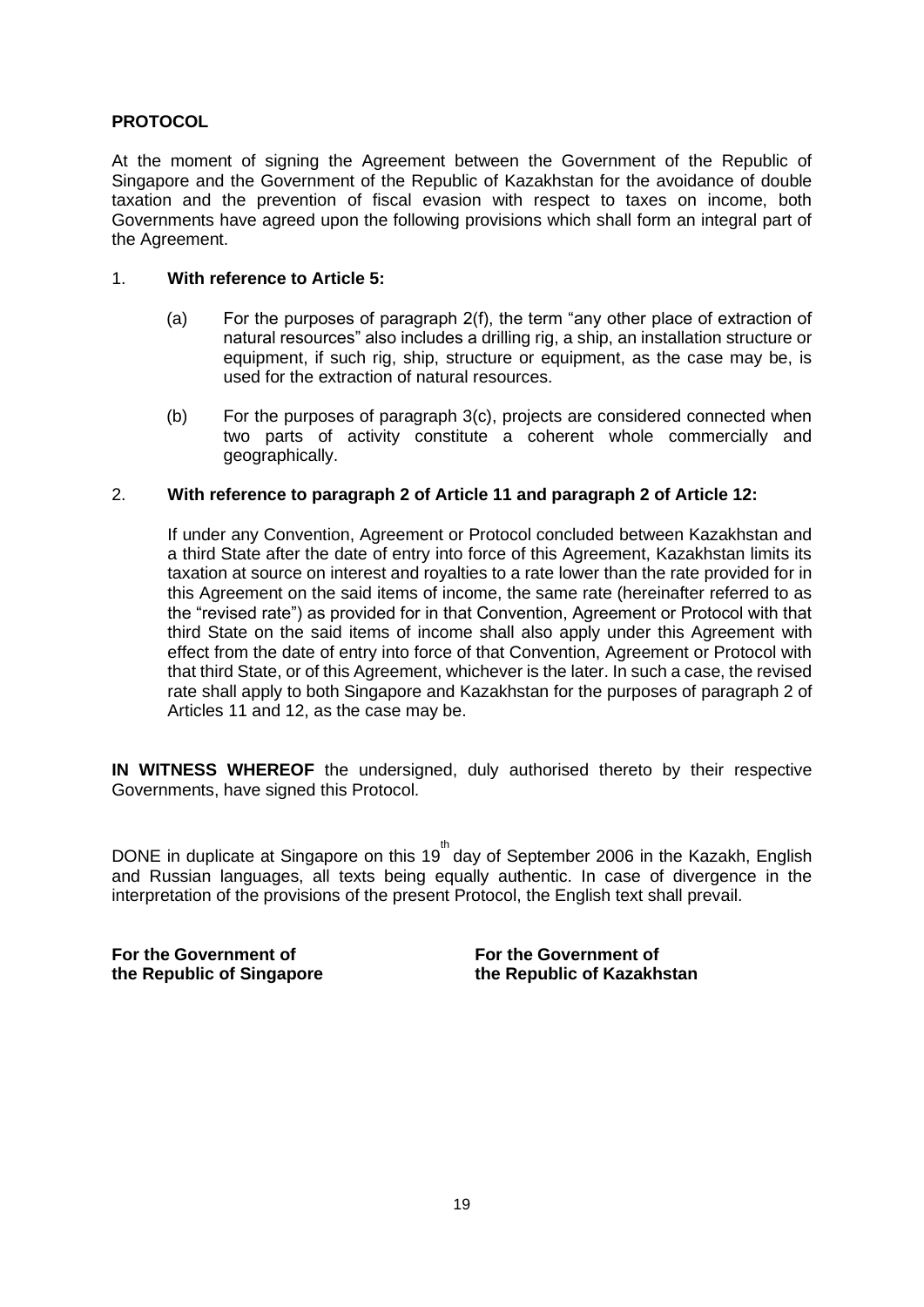# **ANNEX A**

## **Effects of the MLI on this Agreement**

## **1. Deletion and replacement of Preamble**

The Preamble of the Agreement is deleted and replaced by the following Preamble:

"The Government of the Republic of Singapore and the Government of the Republic of Kazakhstan,

Intending to eliminate double taxation with respect to the taxes covered by this Agreement without creating opportunities for non-taxation or reduced taxation through tax evasion or avoidance (including through treaty-shopping arrangements aimed at obtaining reliefs provided in this Agreement for the indirect benefit of residents of third jurisdictions).

Have agreed as follows:".

## **2. Amendment of Article 9**

Paragraph 2 of Article 9 (Associated Enterprises) of the Agreement is deleted and replaced by the following paragraph:

"2. Where a Contracting State includes in the profits of an enterprise of that Contracting State — and taxes accordingly — profits on which an enterprise of the other Contracting State has been charged to tax in that other Contracting State and the profits so included are profits which would have accrued to the enterprise of the first-mentioned Contracting State if the conditions made between the two enterprises had been those which would have been made between independent enterprises, then that other Contracting State shall make an appropriate adjustment to the amount of the tax charged therein on those profits. In determining such adjustment, due regard shall be had to the other provisions of this Agreement and the competent authorities of the Contracting States shall if necessary consult each other.".

## **3. Amendment of Article 11**

- (a) Paragraph 8 of Article 11 (Interest) of the Agreement is deleted.
- (b) The words "the provisions of paragraph 8 of this Article" in paragraph 9 of Article 11 (Interest) are deleted and replaced by the words "Article 26A".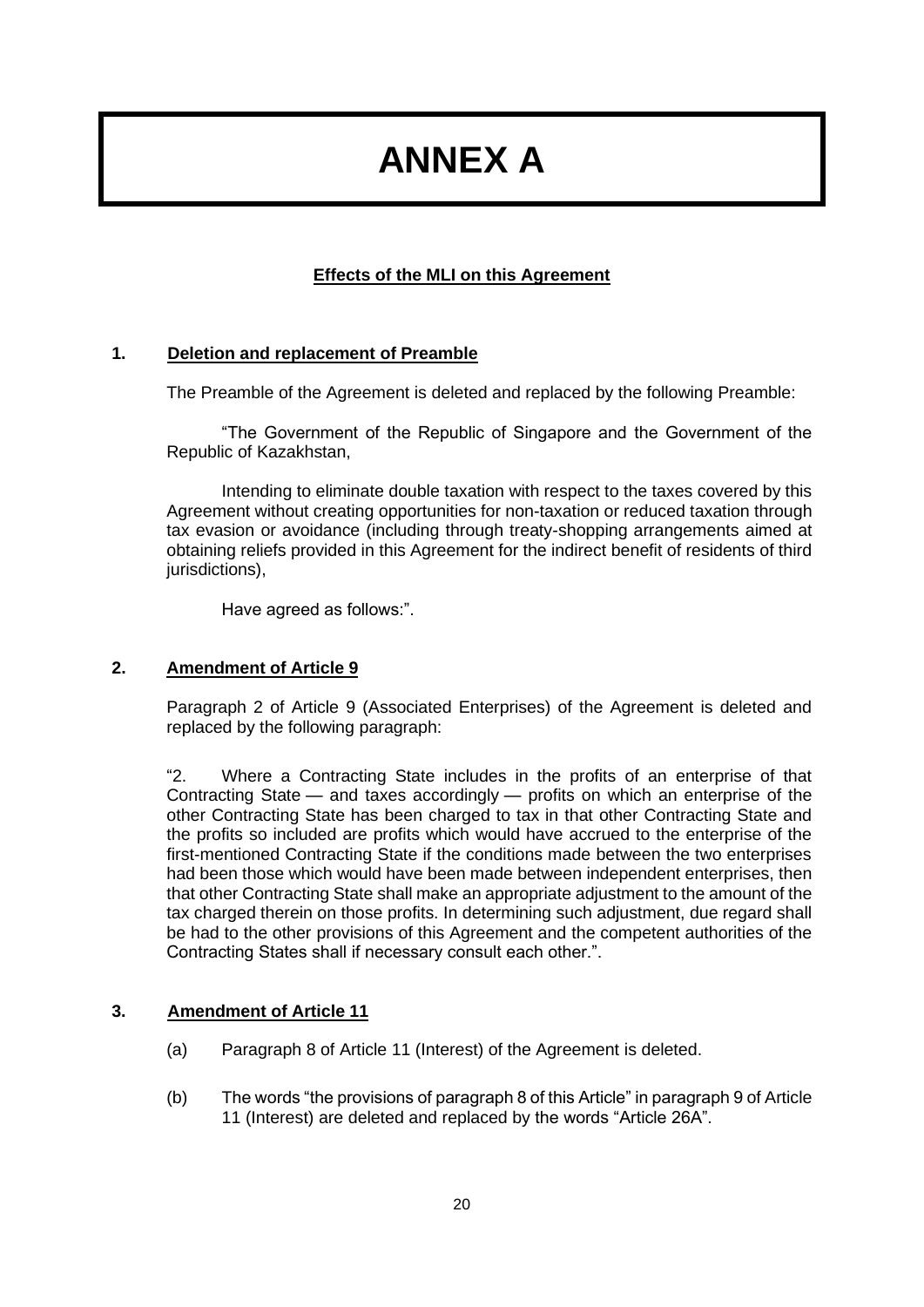## **4. Amendment of Article 12**

- (a) Paragraph 7 of Article 12 (Royalties) of the Agreement is deleted.
- (b) The words "the provisions of paragraph 7 of this Article" in paragraph 8 of Article 12 (Royalties) are deleted and replaced by the words "Article 26A".

## **5. New Article 26A**

The following new Article 26A is inserted immediately after Article 26 (Members of Diplomatic Missions and Consular Posts):

## **"ARTICLE 26A - PREVENTION OF TREATY ABUSE**

Notwithstanding any provisions of this Agreement, a benefit under this Agreement shall not be granted in respect of an item of income or capital if it is reasonable to conclude, having regard to all relevant facts and circumstances, that obtaining that benefit was one of the principal purposes of any arrangement or transaction that resulted directly or indirectly in that benefit, unless it is established that granting that benefit in these circumstances would be in accordance with the object and purpose of the relevant provisions of this Agreement.".

## **6. Entry into effect of the MLI**

The effects of the MLI on this Agreement, as laid out in this Annex, shall have effect in Singapore:

- (a) with respect to taxes withheld at source, in respect of amounts paid, deemed paid or liable to be paid (whichever is the earliest), on or after 1 January 2021; and
- (b) with respect to taxes other than those withheld at source, where the income is derived or received in a basis period beginning on or after 1 April 2021.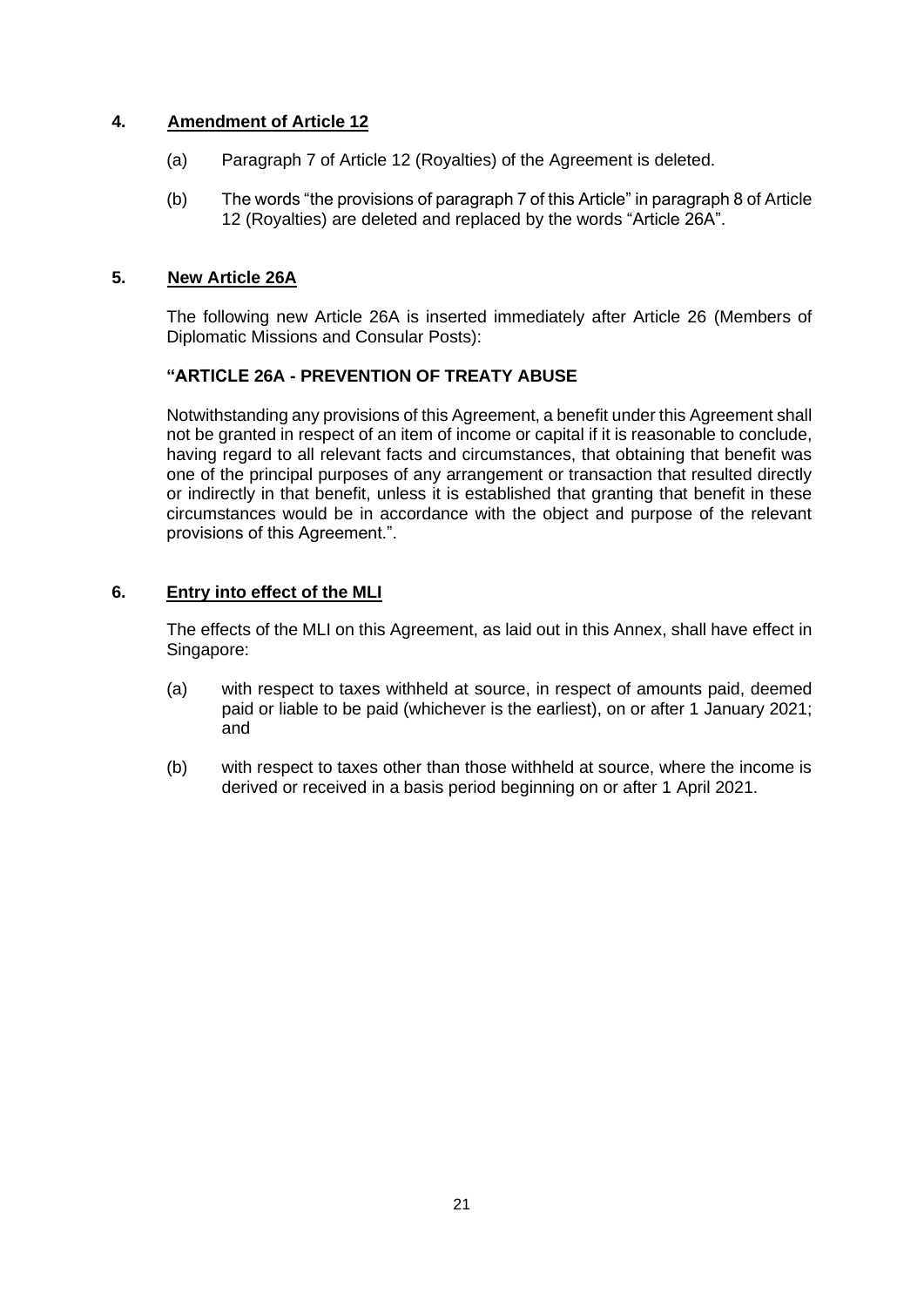## **ANNEX B**

#### **PROTOCOL BETWEEN THE GOVERNMENT OF THE REPUBLIC OF SINGAPORE AND THE GOVERNMENT OF THE REPUBLIC OF KAZAKHSTAN AMENDING THE AGREEMENT BETWEEN THE GOVERNMENT OF THE REPUBLIC OF SINGAPORE AND THE GOVERNMENT OF THE REPUBLIC OF KAZAKHSTAN FOR THE AVOIDANCE OF DOUBLE TAXATION AND THE PREVENTION OF FISCAL EVASION WITH RESPECT TO TAXES ON INCOME**

The Government of the Republic of Singapore and the Government of the Republic of Kazakhstan,

Desiring to conclude a Protocol to amend the Agreement between the Government of the Republic of Singapore and the Government of the Republic of Kazakhstan for the avoidance of double taxation and the prevention of fiscal evasion with respect to taxes on income, signed at Singapore on September 19, 2006 (hereinafter referred to as "the Agreement"),

Have agreed as follows:

## **Article 1**

The term "local authorities" as used in paragraph 1 of Article 2 of the Agreement will be replaced by the term "central or local authorities" wherever the term is used in the Agreement.

## **Article 2**

Article 25 of the Agreement shall be modified as follows:

#### **"Article 25 - EXCHANGE OF INFORMATION**

- 1. The competent authorities of the Contracting States shall exchange such information as is foreseeably relevant for carrying out the provisions of this Agreement or to the administration or enforcement of the domestic laws concerning taxes of every kind and description imposed on behalf of the Contracting States, or of their political subdivisions, central or local authorities, insofar as the taxation thereunder is not contrary to the Agreement. The exchange of information is not restricted by Articles 1 and 2 of the Agreement.
- 2. Any information received under paragraph 1 of this Article by a Contracting State shall be treated as secret in the same manner as information obtained under the domestic laws of that Contracting State and shall be disclosed only to persons or authorities (including courts and administrative bodies) concerned with the assessment or collection of, the enforcement or prosecution in respect of, the determination of appeals in relation to the taxes referred to in paragraph 1 of this Article, or the oversight of the